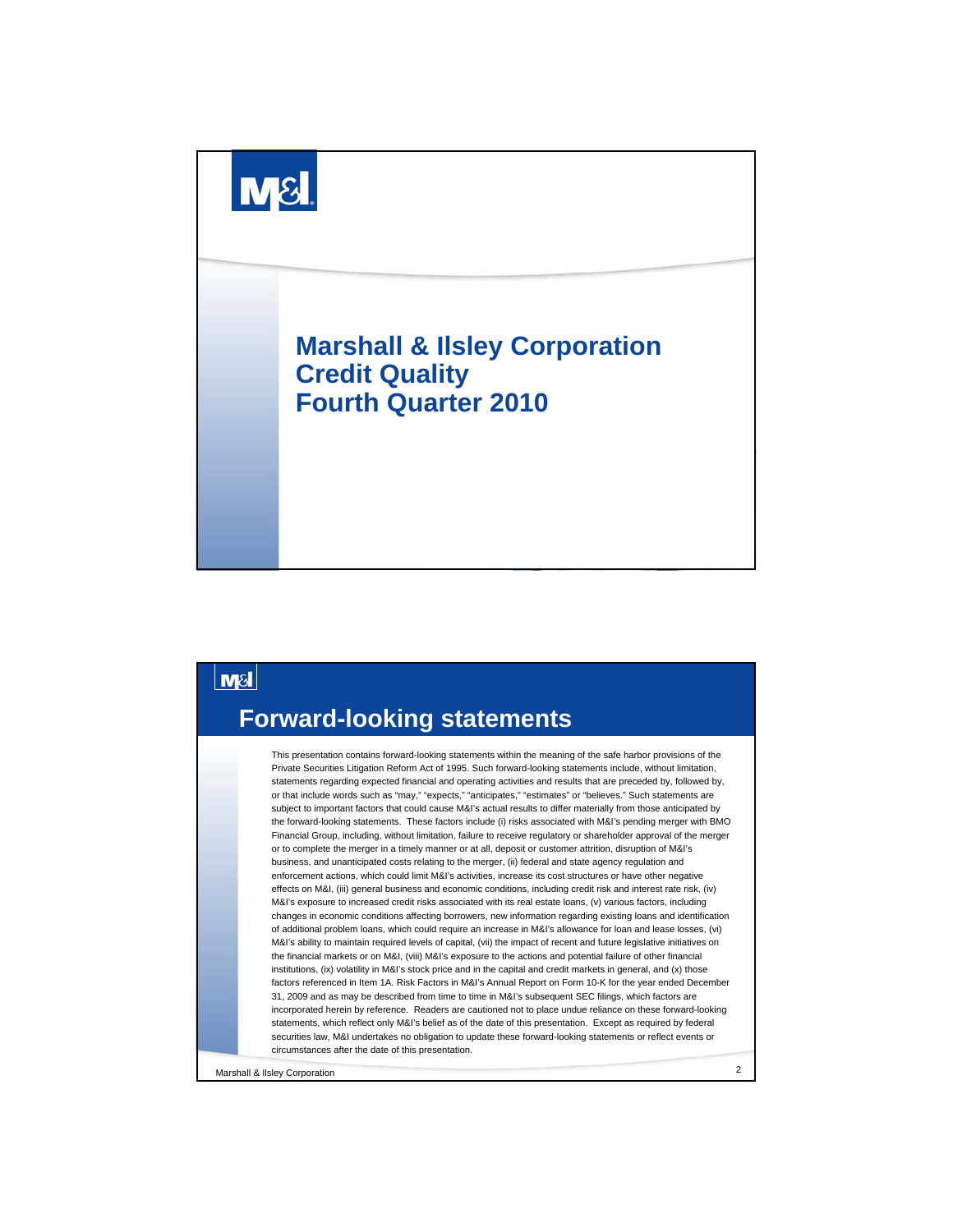#### **Additional information for shareholders**

In connection with M&I's pending merger with BMO Financial Group, BMO will file with the SEC a Registration Statement on Form F-4 that will include a Proxy Statement of M&I and a Prospectus of BMO, as well as other relevant documents concerning the proposed transaction. Shareholders are urged to read the Registration Statement and the Proxy Statement/Prospectus regarding the merger when it becomes available and any other relevant documents filed with the SEC, as well as any amendments or supplements to those documents, because they will contain important information.

A free copy of the Proxy Statement/Prospectus, as well as other filings containing information about BMO and M&I, may be obtained at the SEC's Internet site (http://www.sec.gov). You will also be able to obtain these documents, free of charge, from BMO at www.BMO.com under the tab "About BMO - Investor Relations," from M&I by accessing M&I's website at www.MICorp.com under the tab "Investor Relations" and then under the heading "SEC Filings", or from M&I at (414) 765-7814.

BMO and M&I and certain of their directors and executive officers may be deemed to be participants in the solicitation of proxies from the shareholders of M&I in connection with the merger. Information about the directors and executive officers of BMO is set forth in the proxy statement for BMO's 2010 annual meeting of shareholders, as filed with the SEC on Form 6-K on February 26, 2010. Information about the directors and executive officers of M&I is set forth in the proxy statement for M&I's 2010 annual meeting of shareholders, as filed with the SEC on a Schedule 14A on March 12, 2010. Additional information regarding the interests of those participants and other persons who may be deemed participants in the transaction may be obtained by reading the Proxy Statement/Prospectus regarding the merger when it becomes available. Free copies of this document may be obtained as described in the preceding paragraph.

Marshall & Ilsley Corporation 3

**M<sub>SI</sub>** 

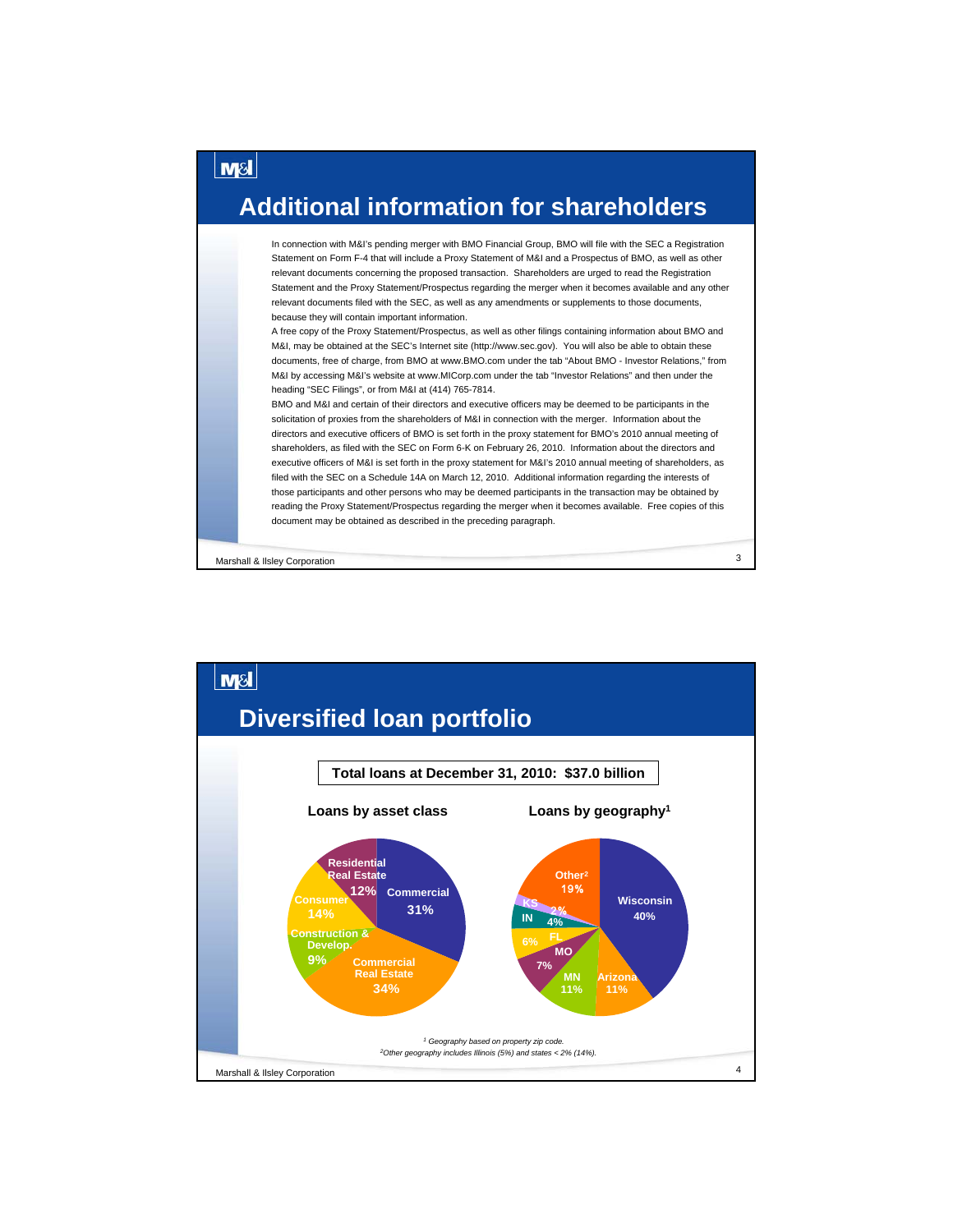

## **Stabilizing inflows of nonperforming loans**

M<sub>8</sub>

| (Smil)                                                                                                                                                | 2008    |         | 2009      |         |                  |         |           | 2010      |         |
|-------------------------------------------------------------------------------------------------------------------------------------------------------|---------|---------|-----------|---------|------------------|---------|-----------|-----------|---------|
|                                                                                                                                                       | 4Q      | 1Q      | <b>2Q</b> | 3Q      | 4Q               | 1Q      | <b>2Q</b> | 3Q        | 4Q      |
| Beginning                                                                                                                                             | \$1,261 | \$1,527 | \$2,075   | \$2,416 | \$2,250          | \$2,045 | \$1,954   | \$1,801   | \$1,598 |
| Increases:                                                                                                                                            |         |         |           |         |                  |         |           |           |         |
| Renegotiated                                                                                                                                          | 9       | 36      | 51        | 33      | 214 <sup>1</sup> | 43      | 28        | $148^{2}$ | 57      |
| Accruing / Other                                                                                                                                      | 1,092   | 1,084   | 1,251     | 810     | 729              | 631     | 584       | 559       | 581     |
| <b>Total Increases</b>                                                                                                                                | 1,101   | 1,120   | 1,302     | 843     | 943              | 674     | 612       | 707       | 638     |
| Decreases:                                                                                                                                            |         |         |           |         |                  |         |           |           |         |
| Charge-offs                                                                                                                                           | 438     | 202     | 474       | 383     | 486              | 372     | 343       | 484 $3$   | 347     |
| ORE / Sold                                                                                                                                            | 182     | 188     | 208       | 325     | 344              | 195     | 212       | 242       | 147     |
| Accrual / TDR                                                                                                                                         | 105     | 72      | 91        | 124     | 120              | 58      | 63        | 44        | 49      |
| Paydowns / Other                                                                                                                                      | 110     | 110     | 188       | 177     | 198              | 140     | 147       | 140       | 125     |
| <b>Total Decreases</b>                                                                                                                                | 835     | 572     | 961       | 1,009   | 1,148            | 765     | 765       | 910       | 668     |
| Ending                                                                                                                                                | \$1,527 | \$2,075 | \$2,416   | \$2,250 | \$2,045          | \$1,954 | \$1,801   | \$1,598   | \$1,568 |
| <sup>1</sup> Includes \$170 million transfer of related renegotiated commercial real estate loans discussed in 4Q09 earnings release conference call. |         |         |           |         |                  |         |           |           |         |
| <sup>2</sup> Includes \$83 million transfer of hospitality industry relationship and two other significant lending relationships.                     |         |         |           |         |                  |         |           |           |         |
| <sup>3</sup> Includes \$201 million hospitality industry relationship net charge-off.                                                                 |         |         |           |         |                  |         |           |           |         |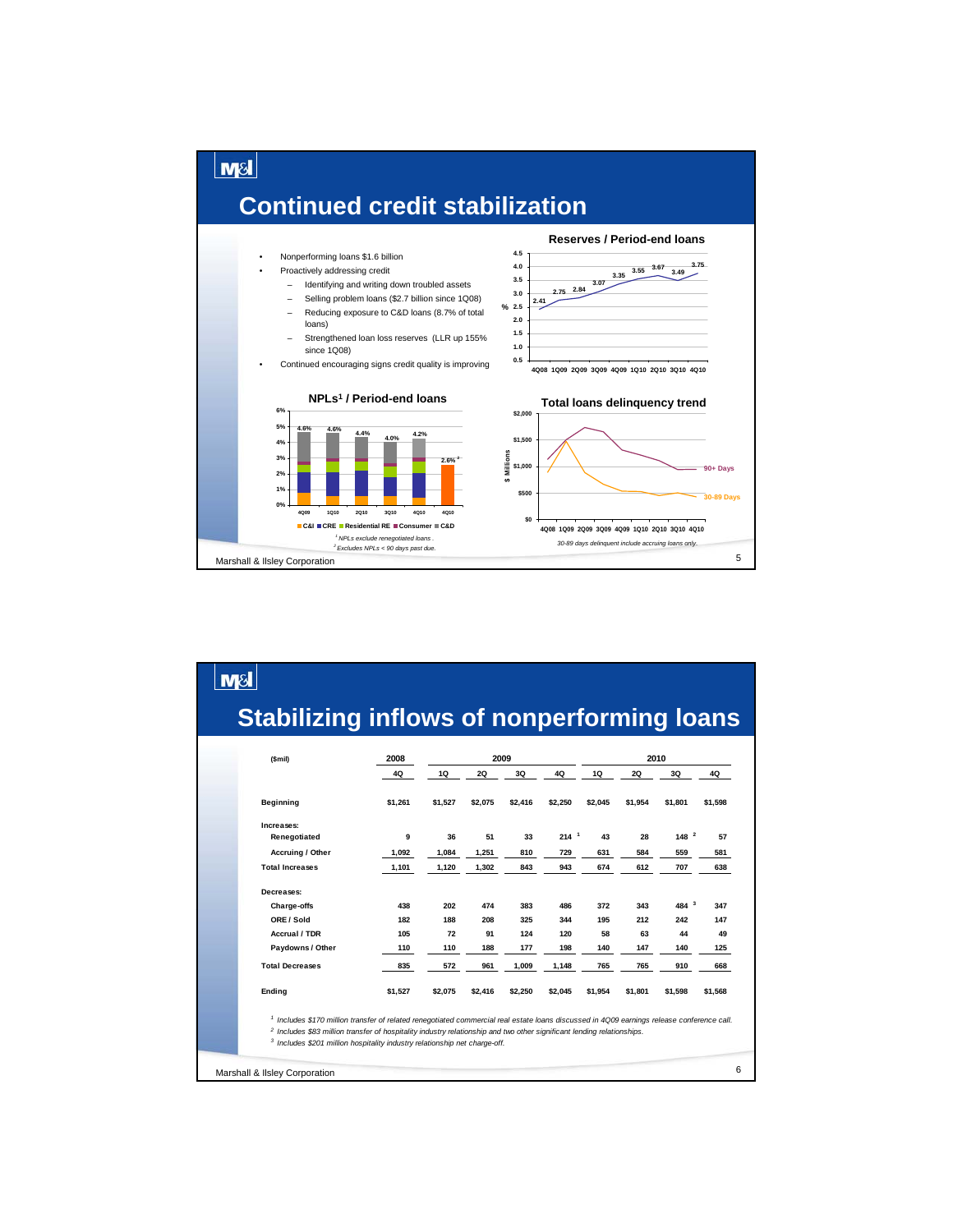#### **Nonperforming loan inflows**

 $M<sub>8</sub>$ 



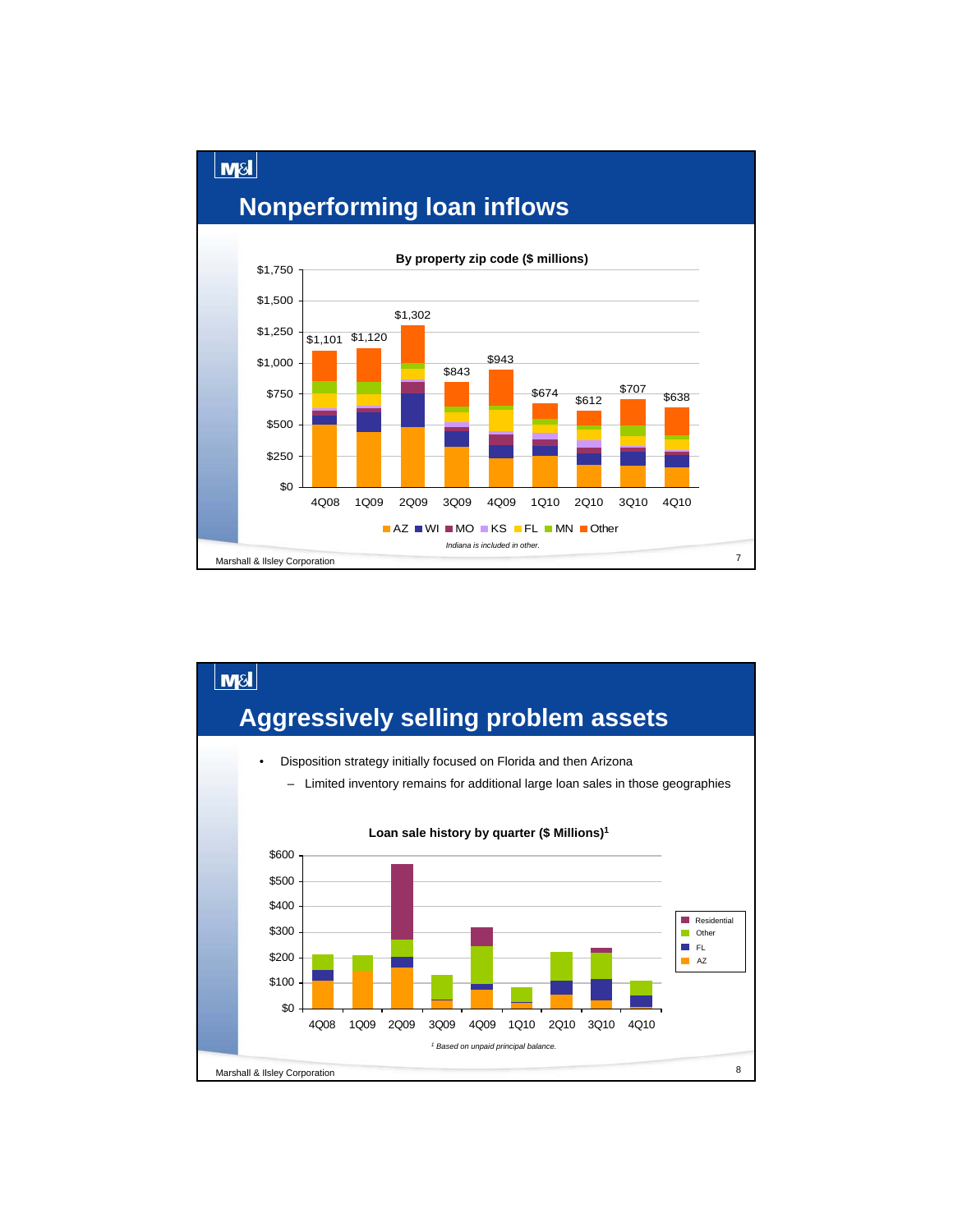

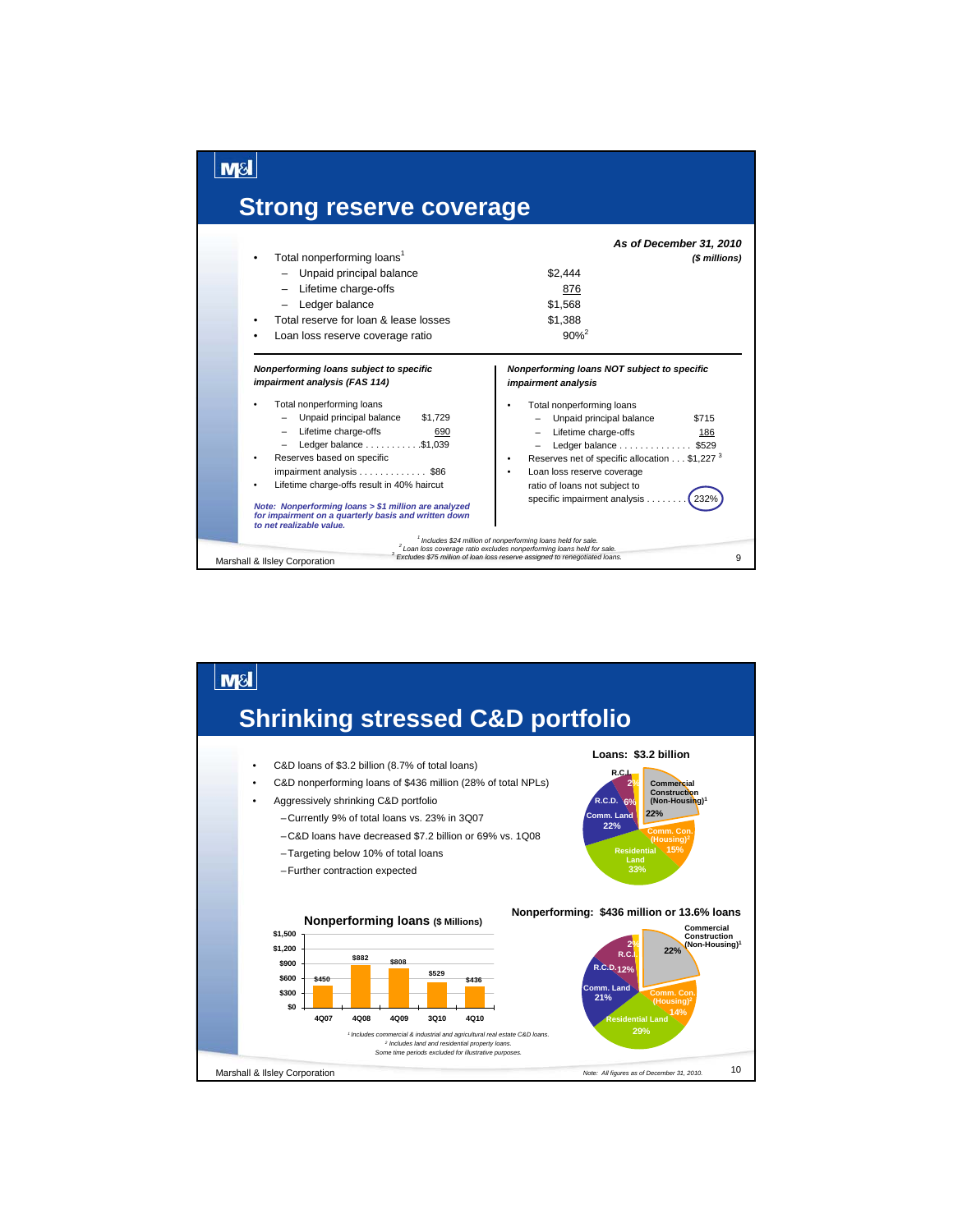

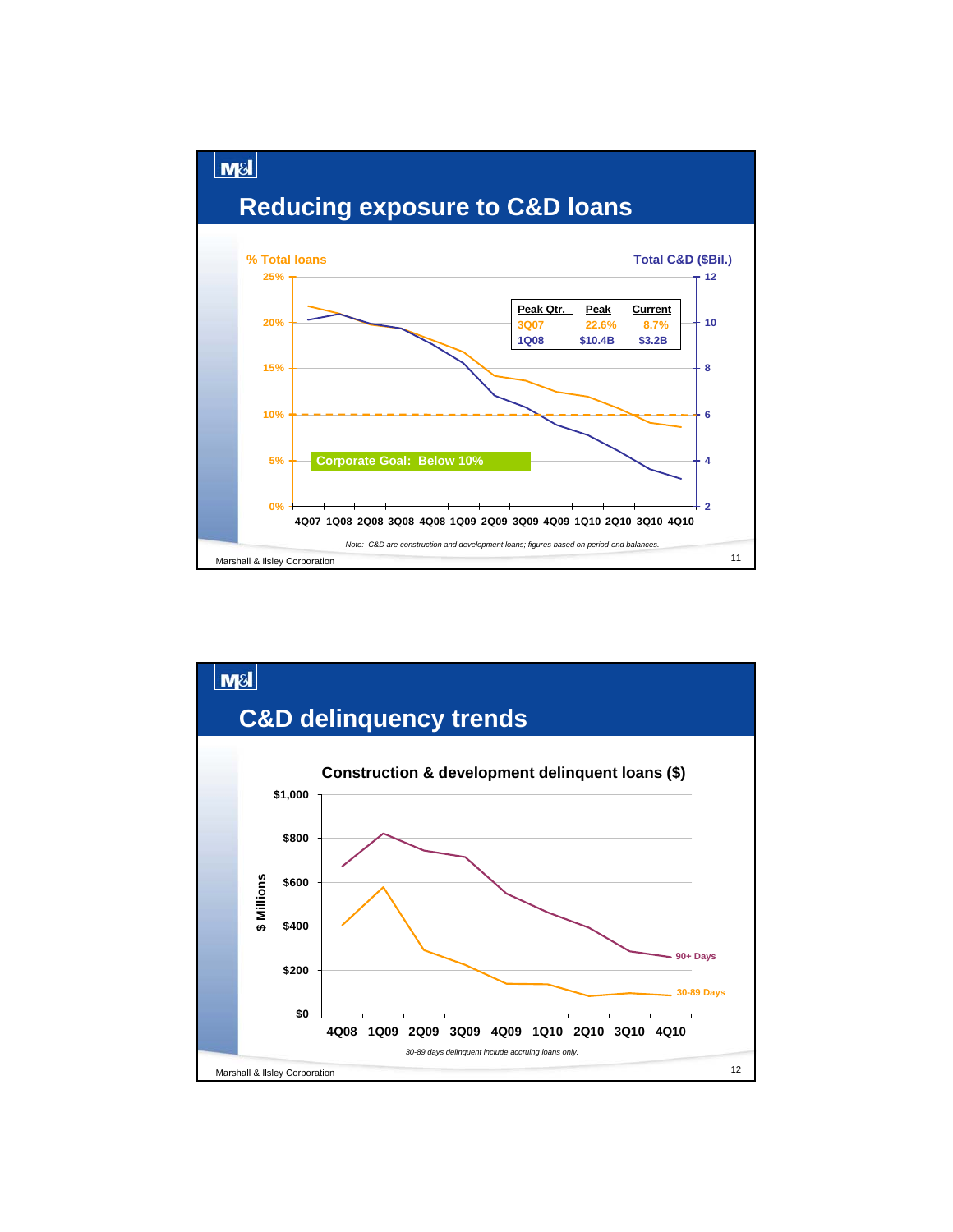

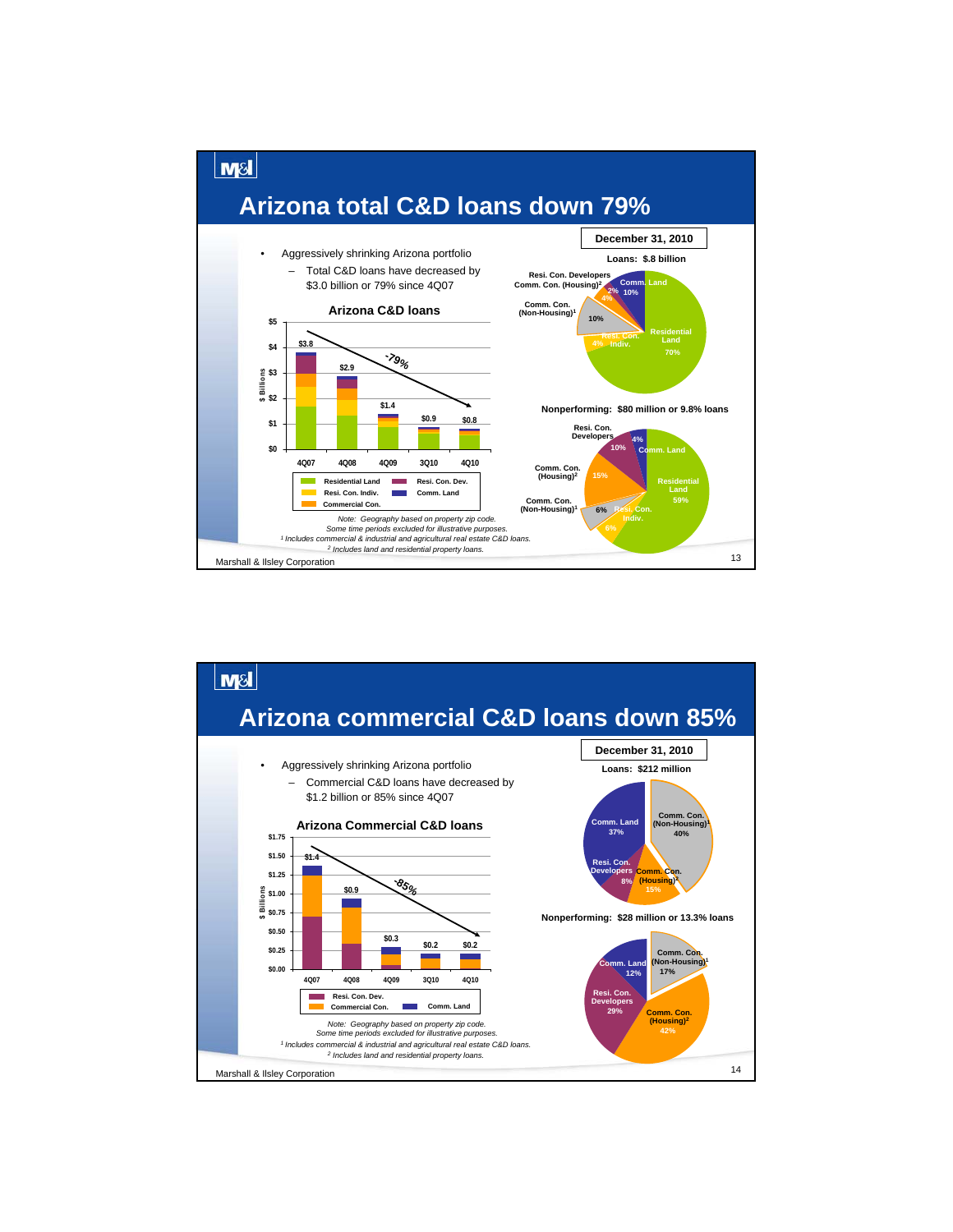

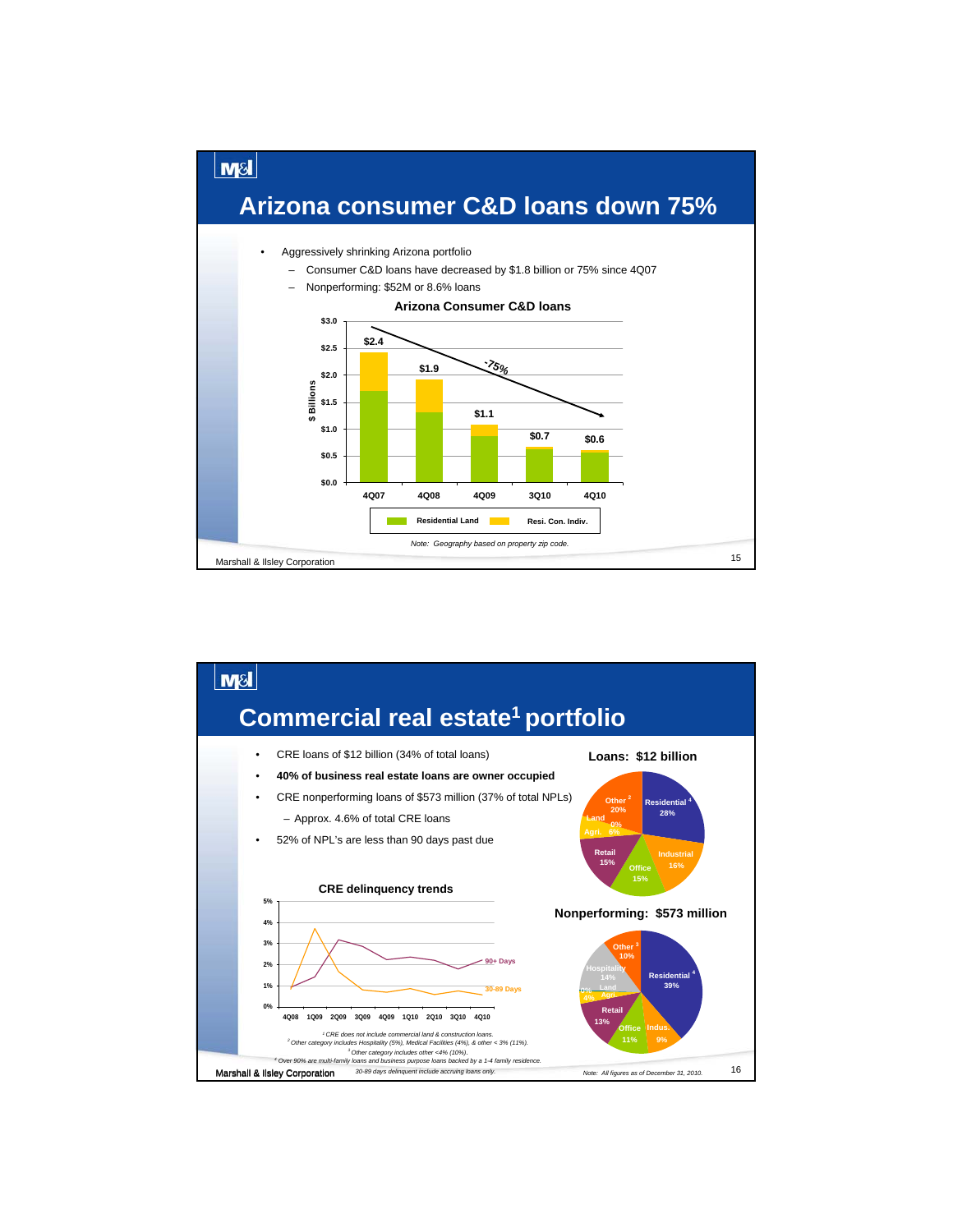

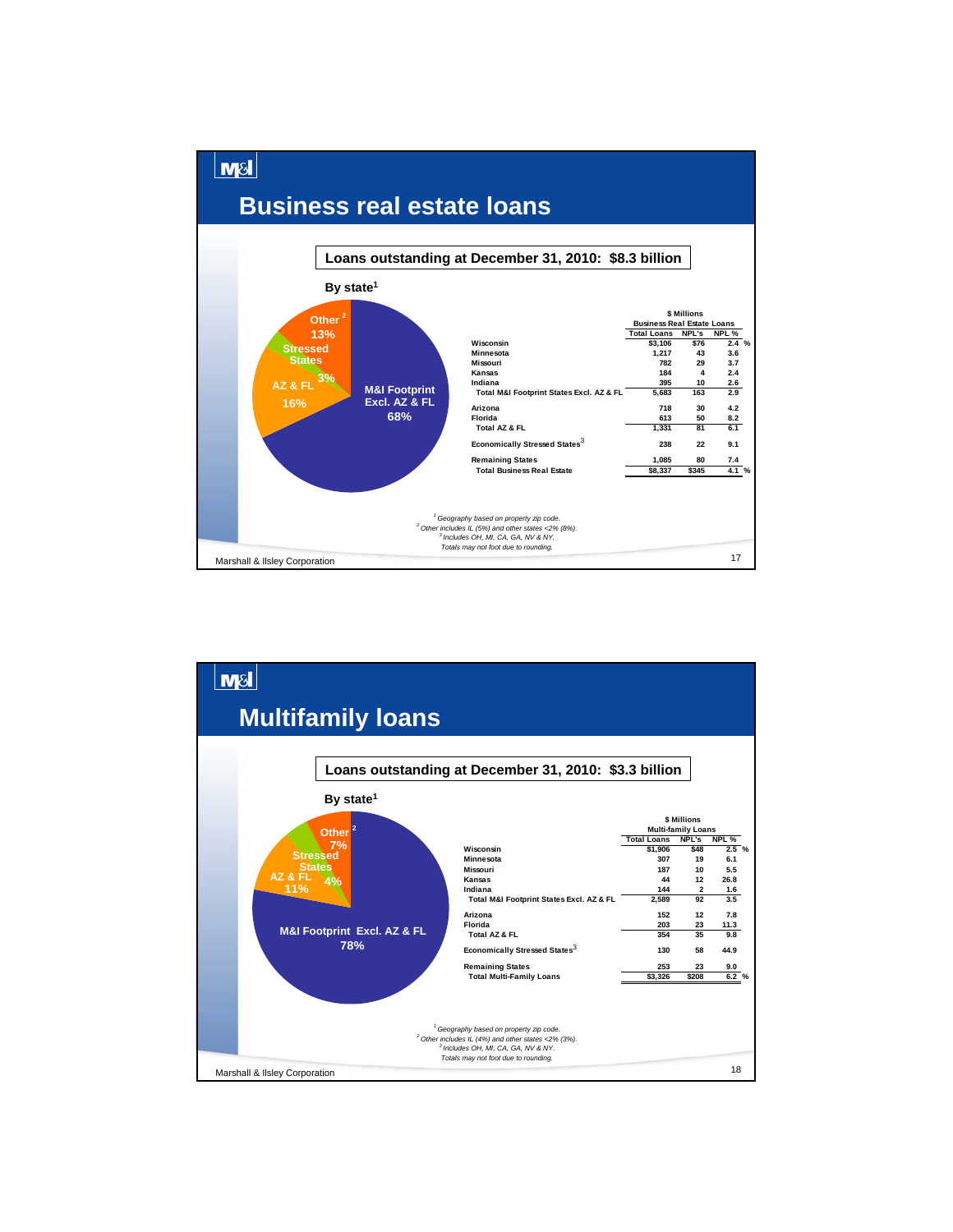

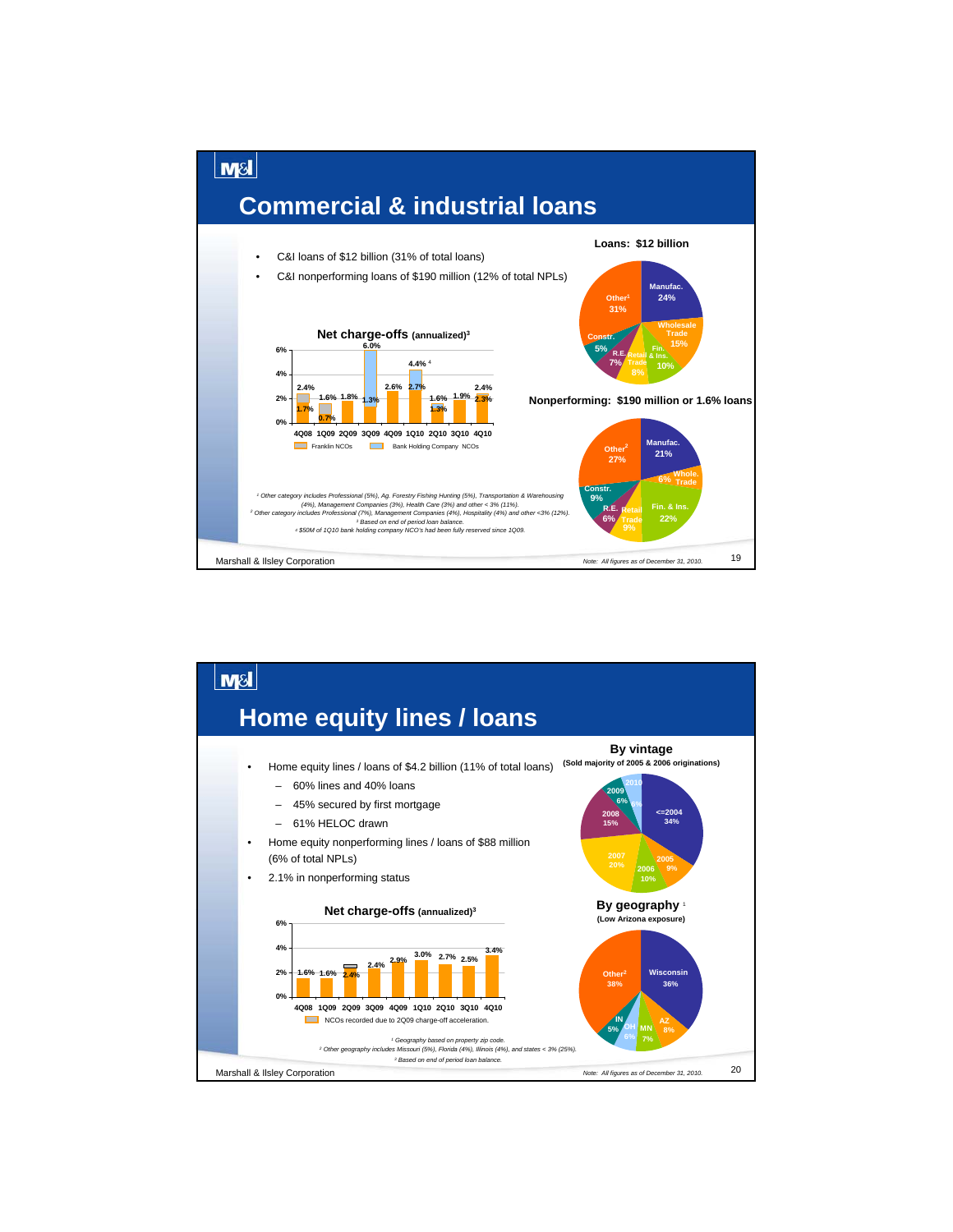

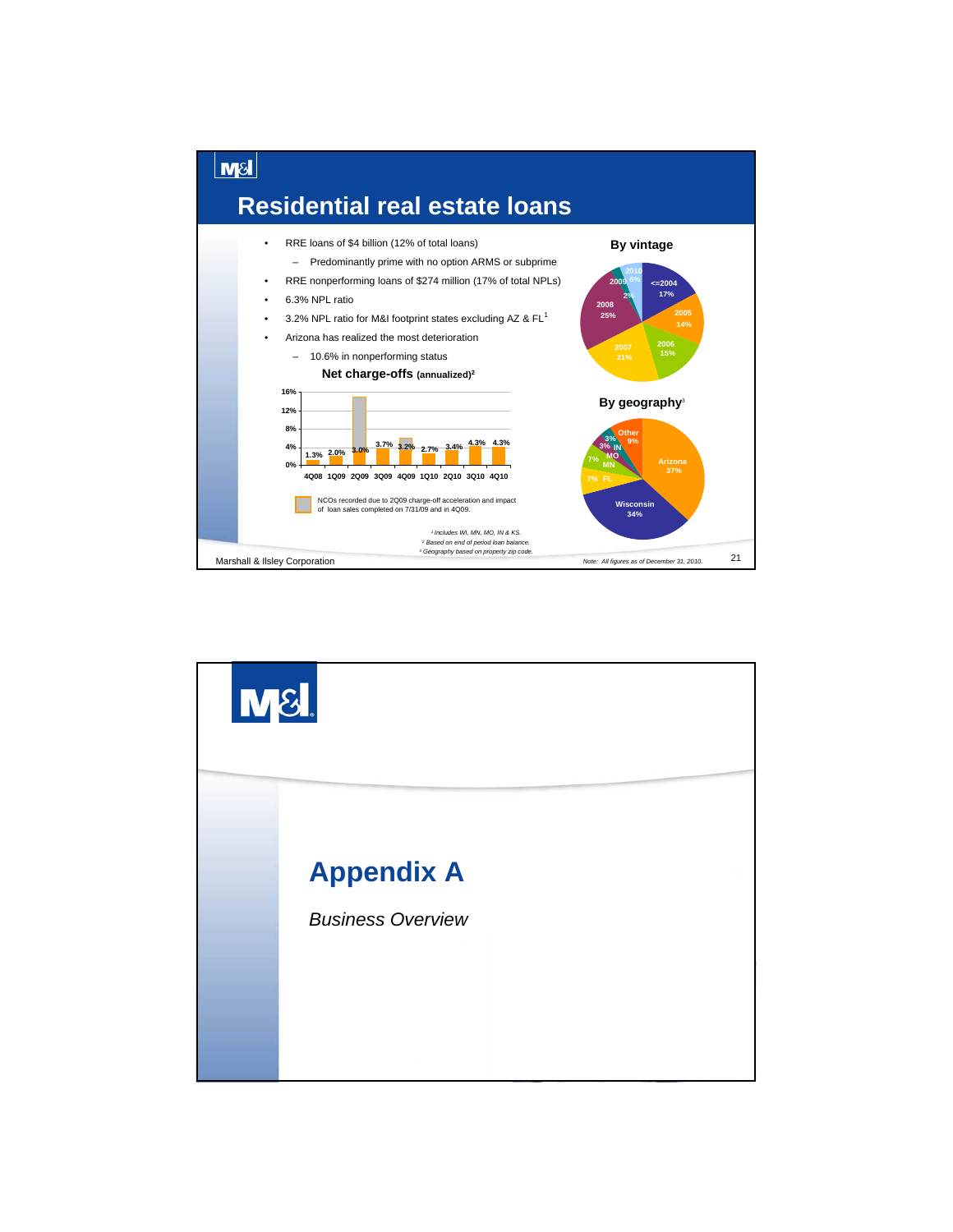

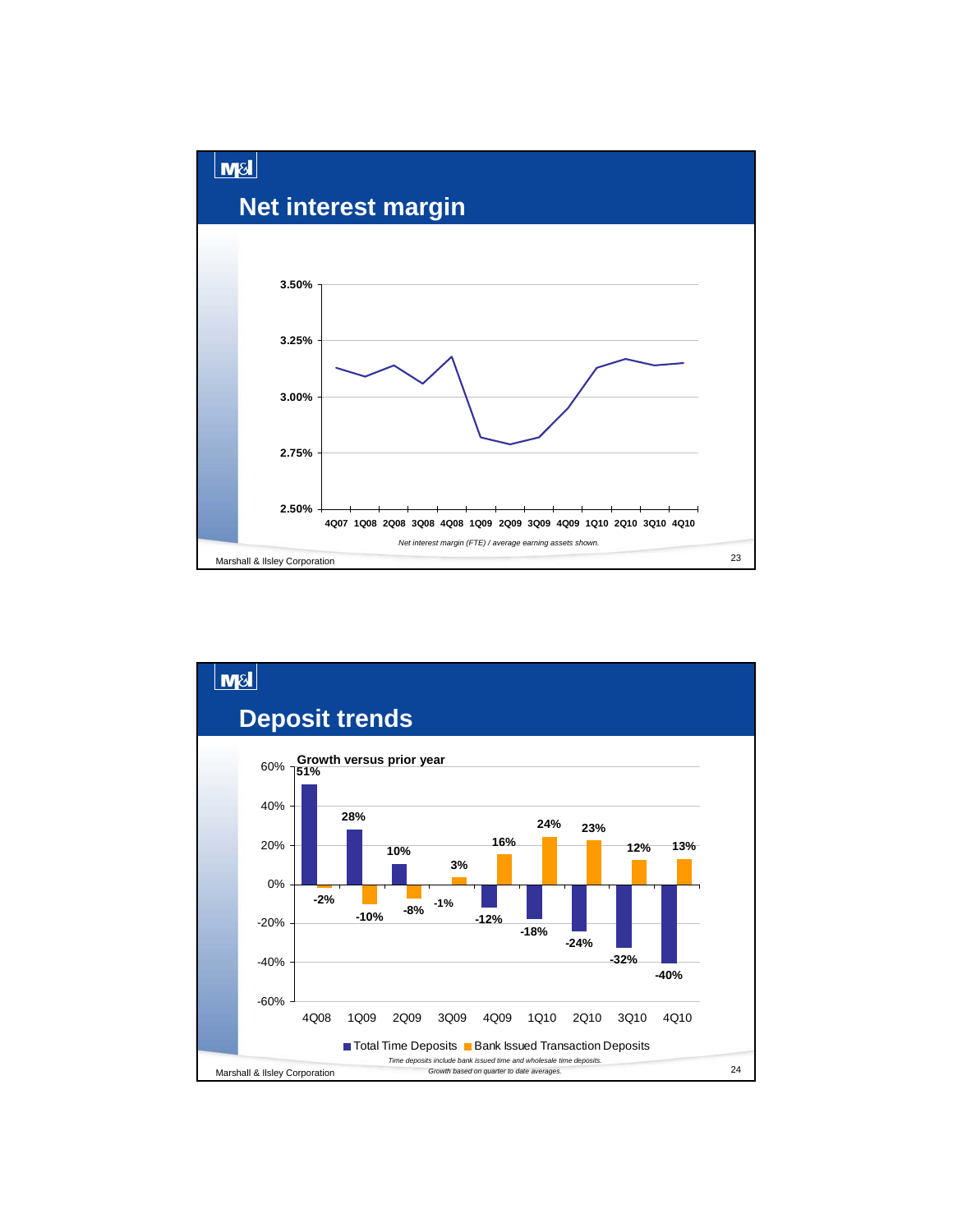

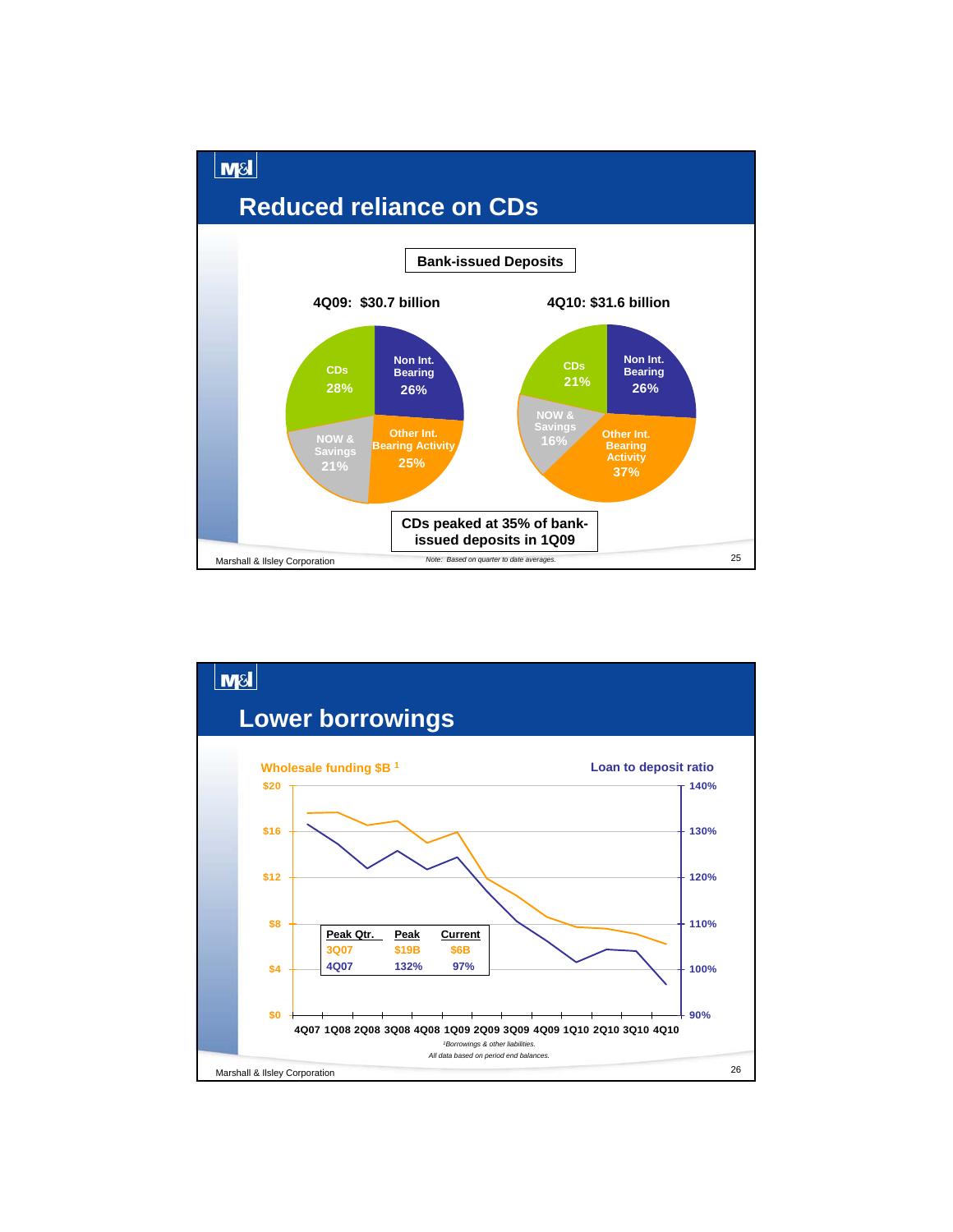

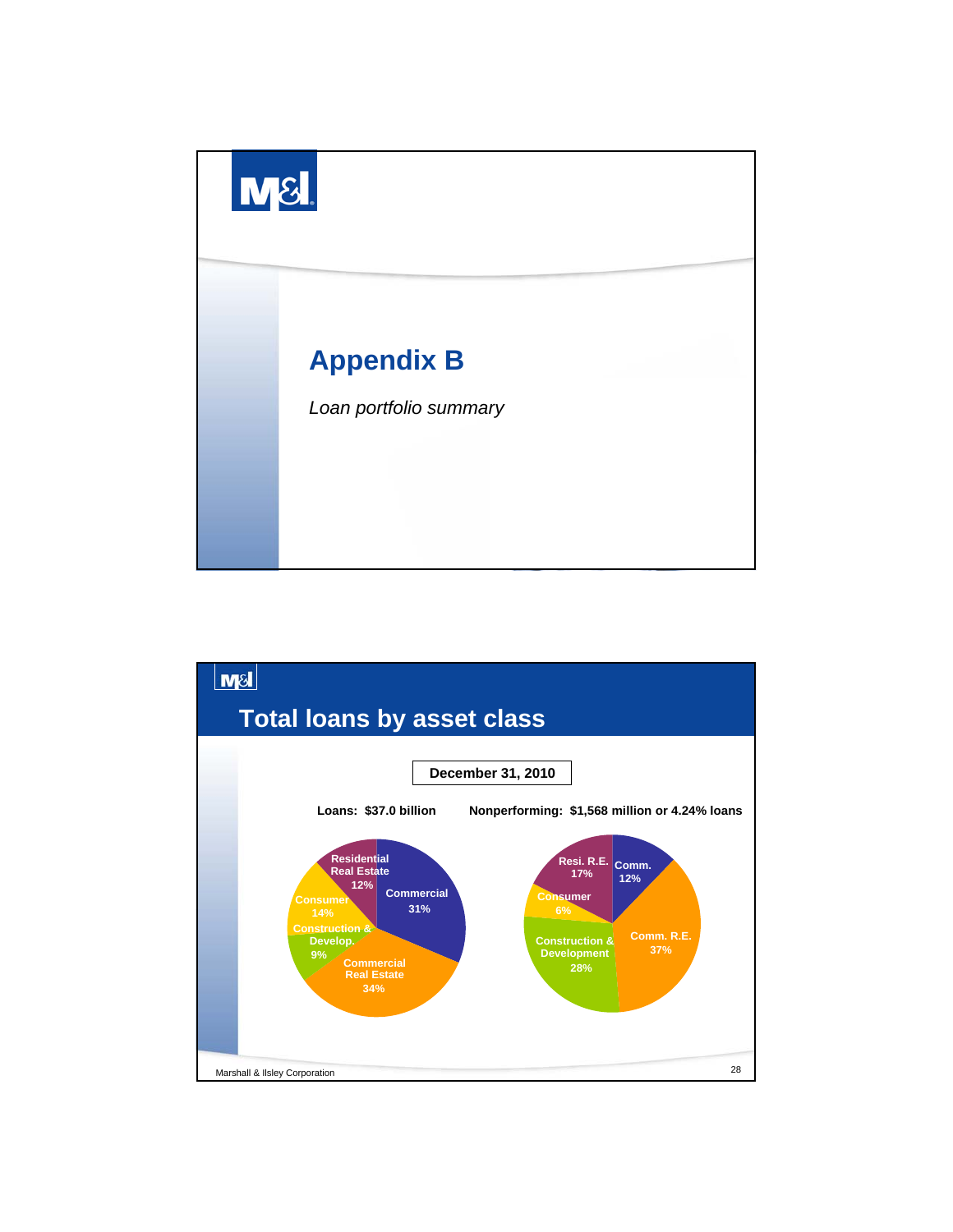

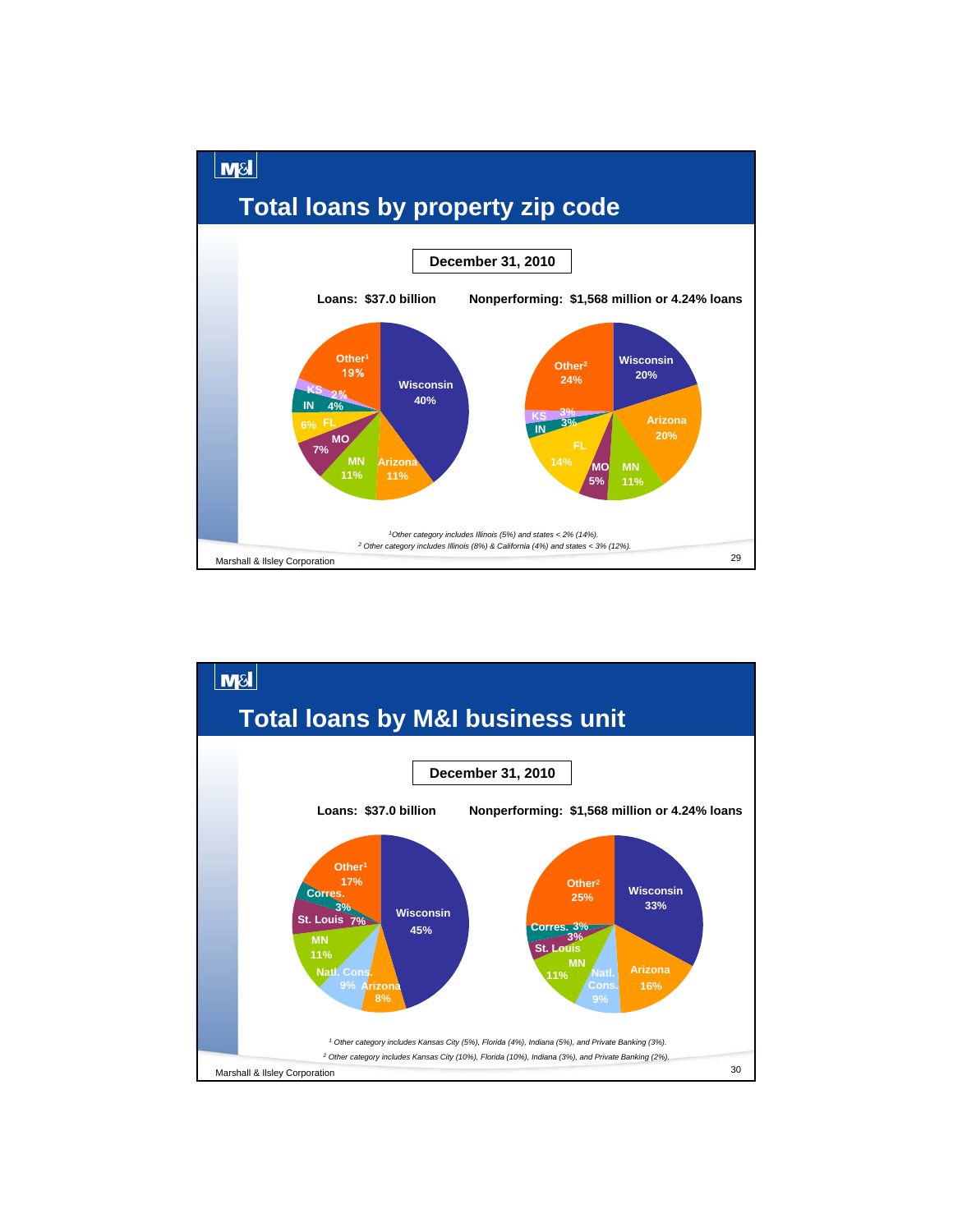

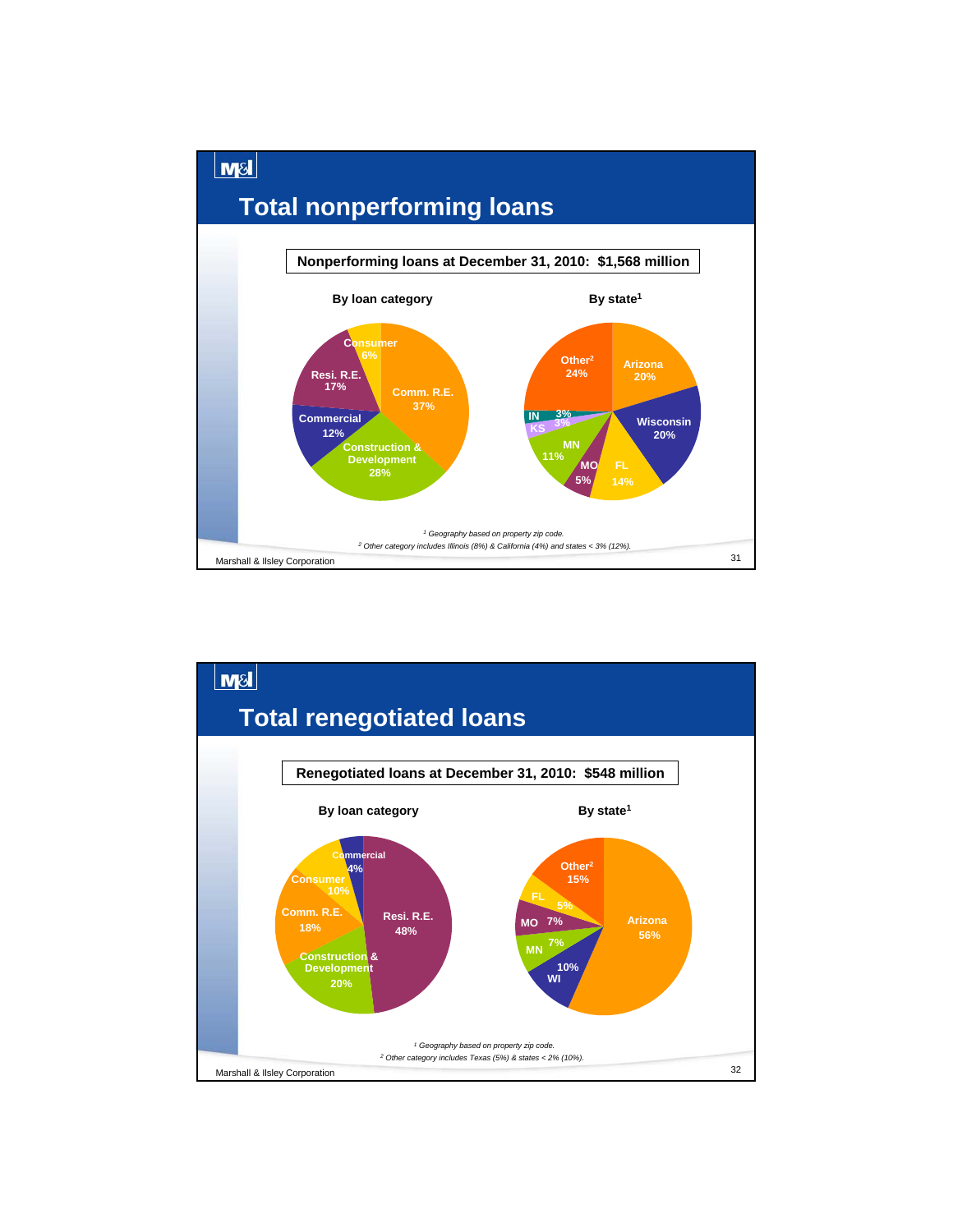

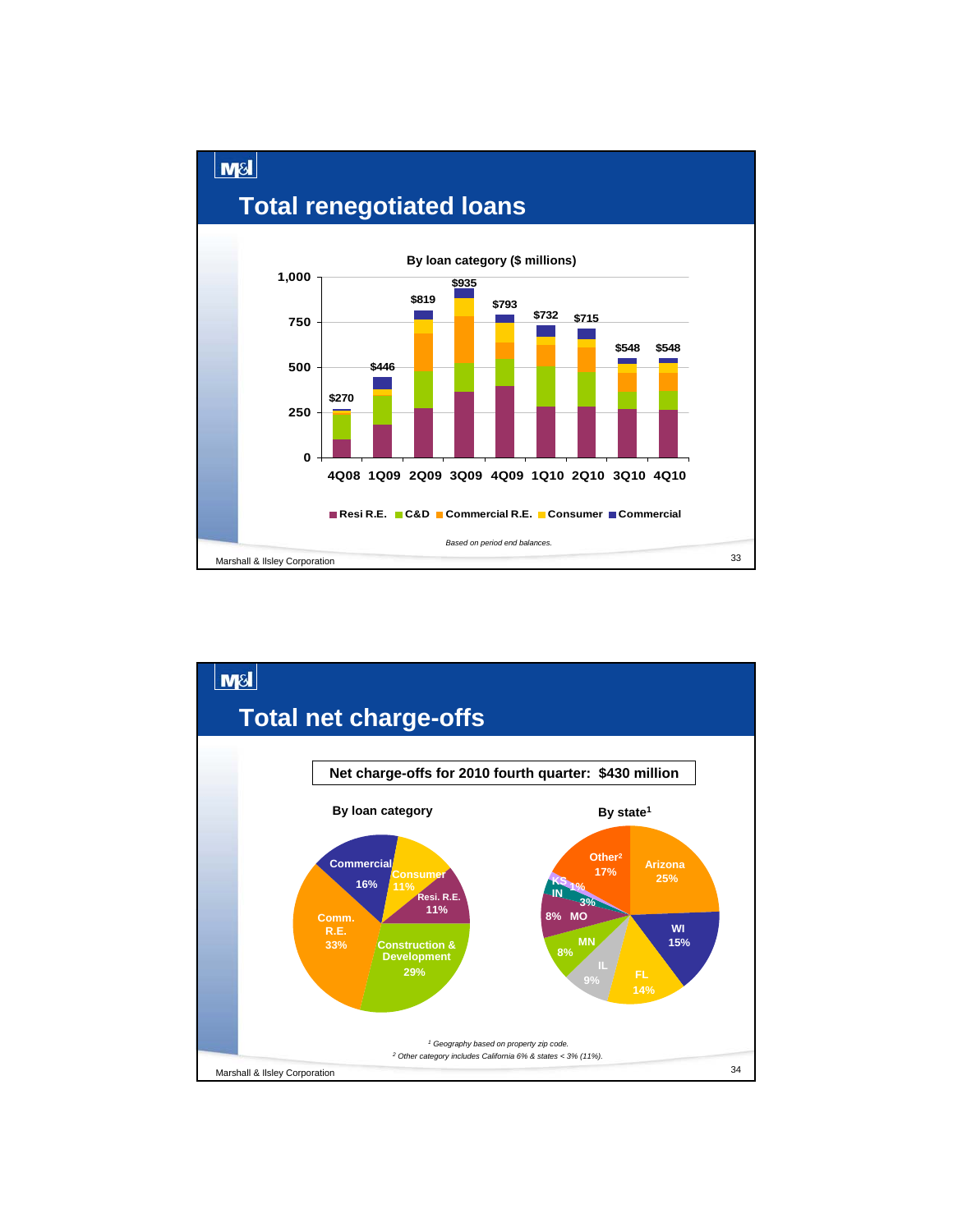

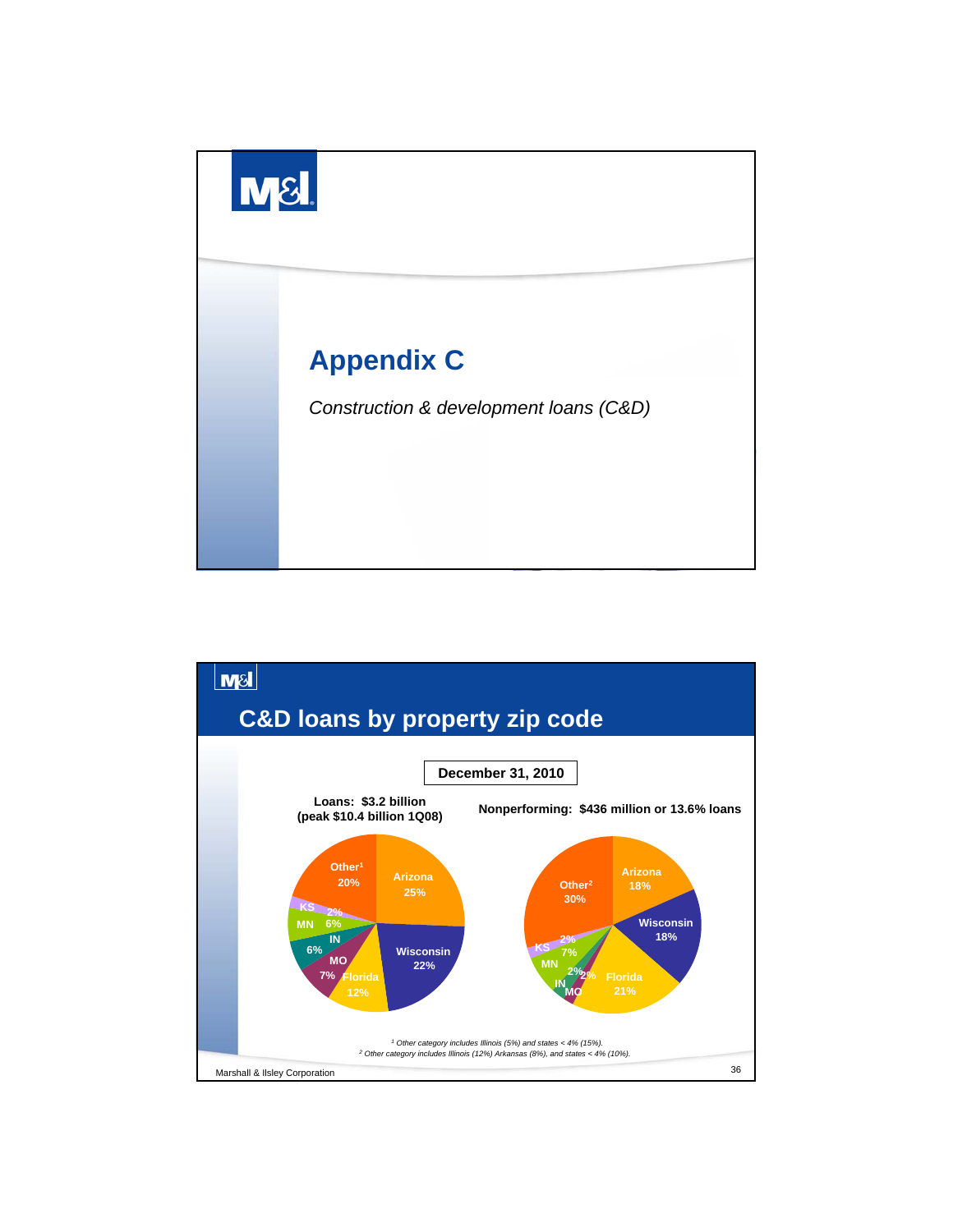

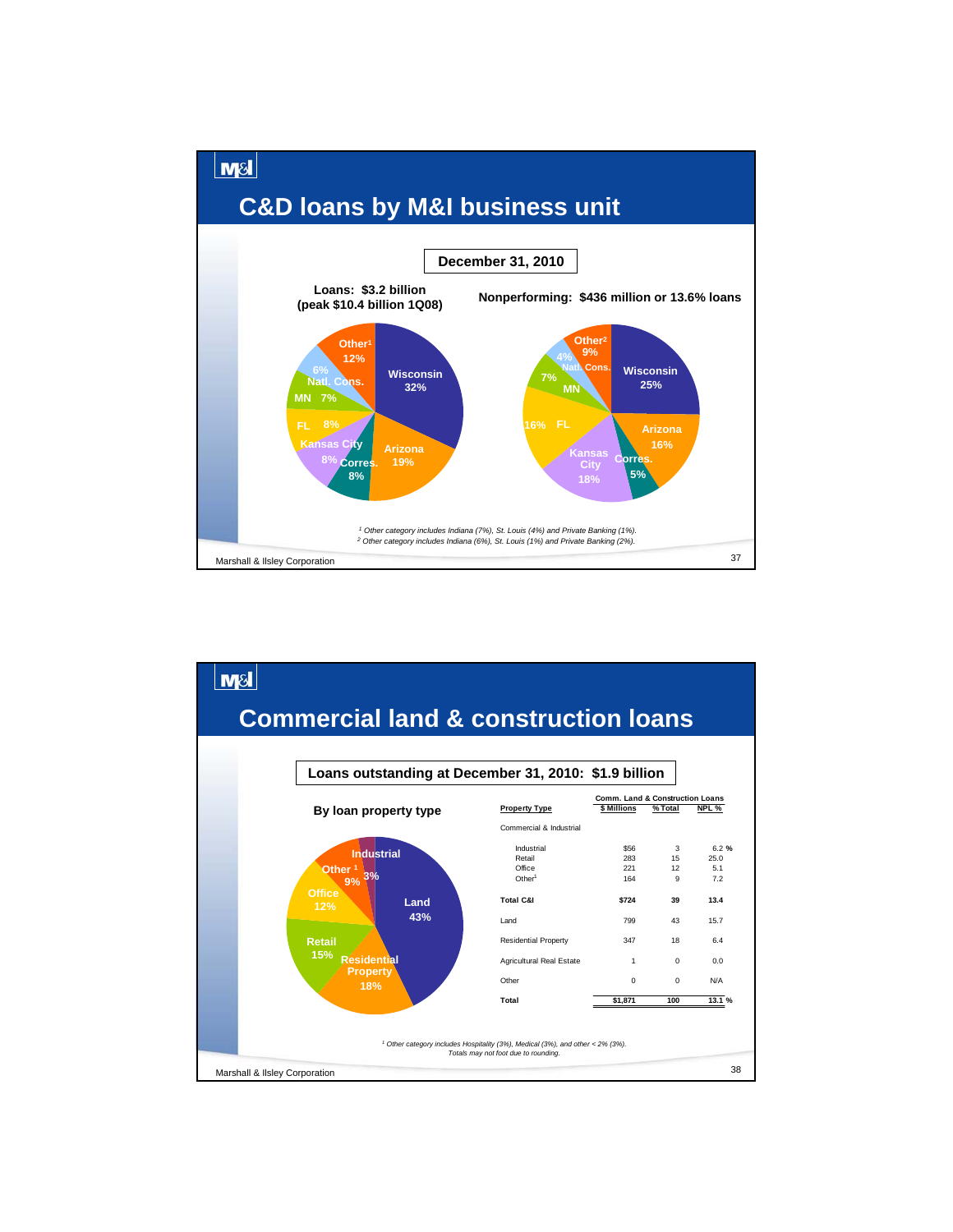

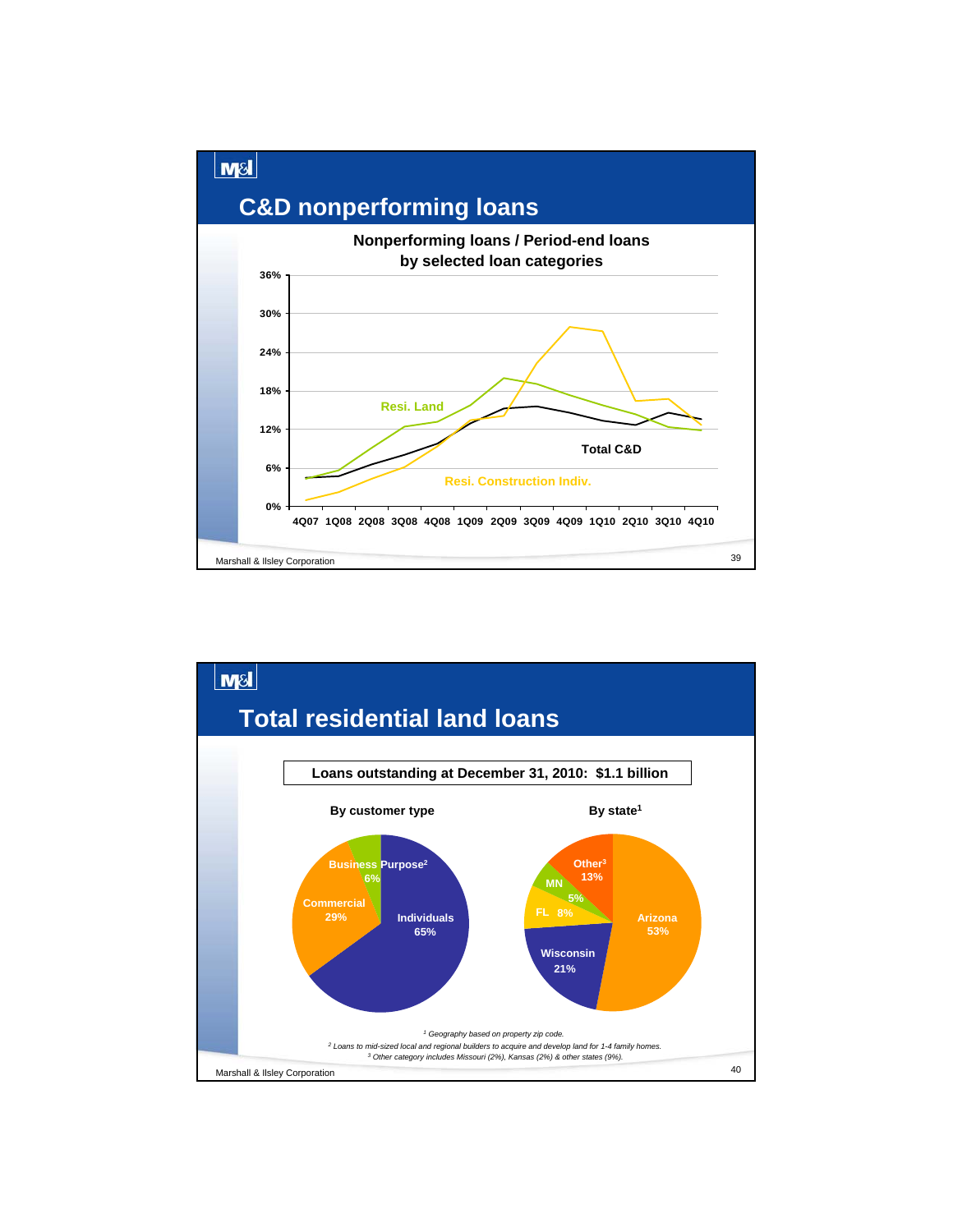

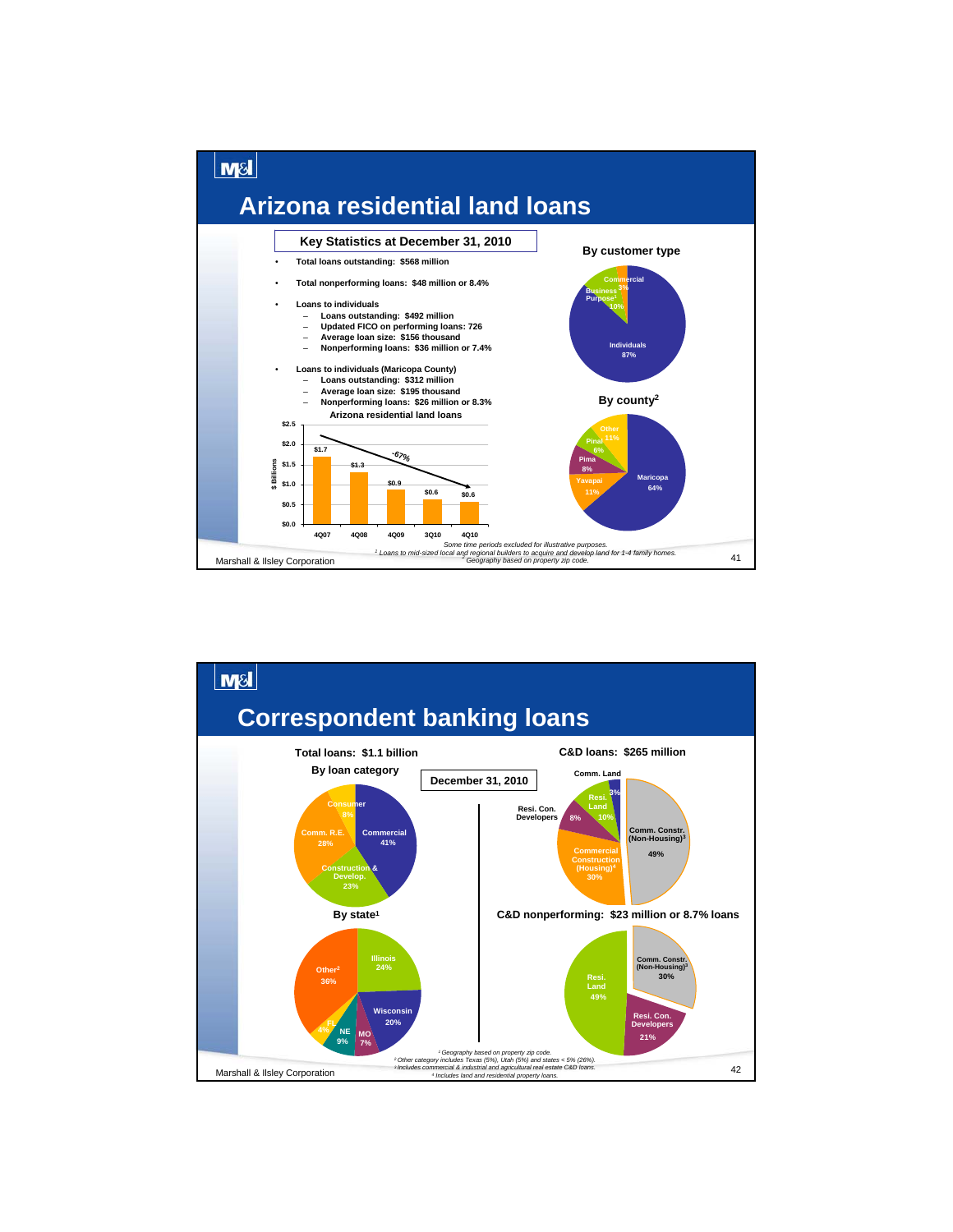

#### $M<sub>S</sub>$ **C&D loans – definitions**• Commercial construction – Loans primarily to mid-sized local and regional companies to construct a variety of commercial projects, including farmland, industrial, multi-family, office, retail, single-family and condominiums. • Commercial land – Loans primarily to mid-sized local and regional companies to acquire and develop land for a variety of commercial projects, including farmland, industrial, multi-family, office, retail, single-family, and condominiums. • Residential construction by individuals – Loans to individuals to construct 1-4 family homes. • Residential land – Loans primarily to individuals and mid-sized local and regional builders to acquire and develop land for 1-4 family homes. Residential construction by developers - Loans primarily to mid-sized local and regional builders to construct 1-4 family homes in residential subdivisions. 44 Marshall & Ilsley Corporation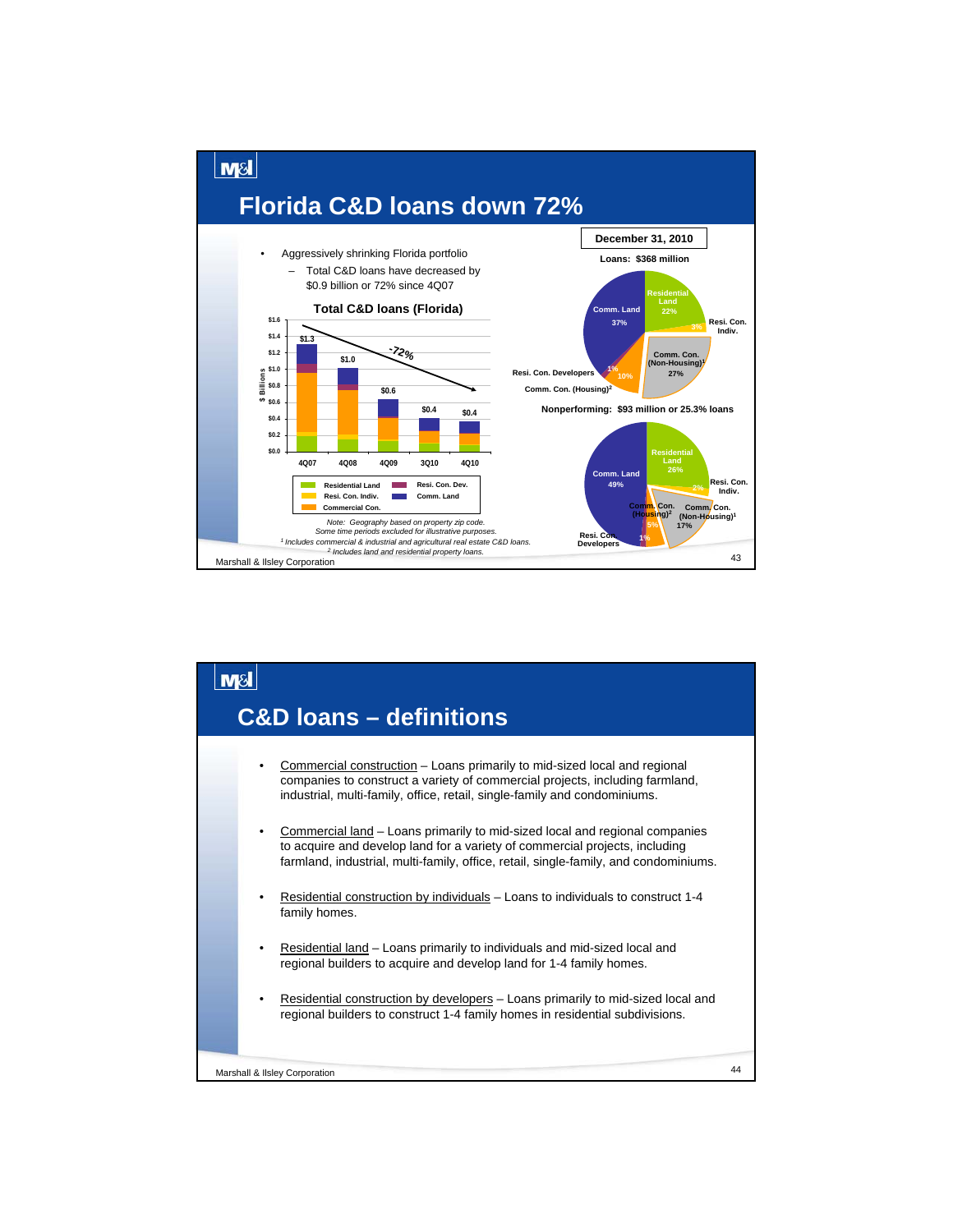

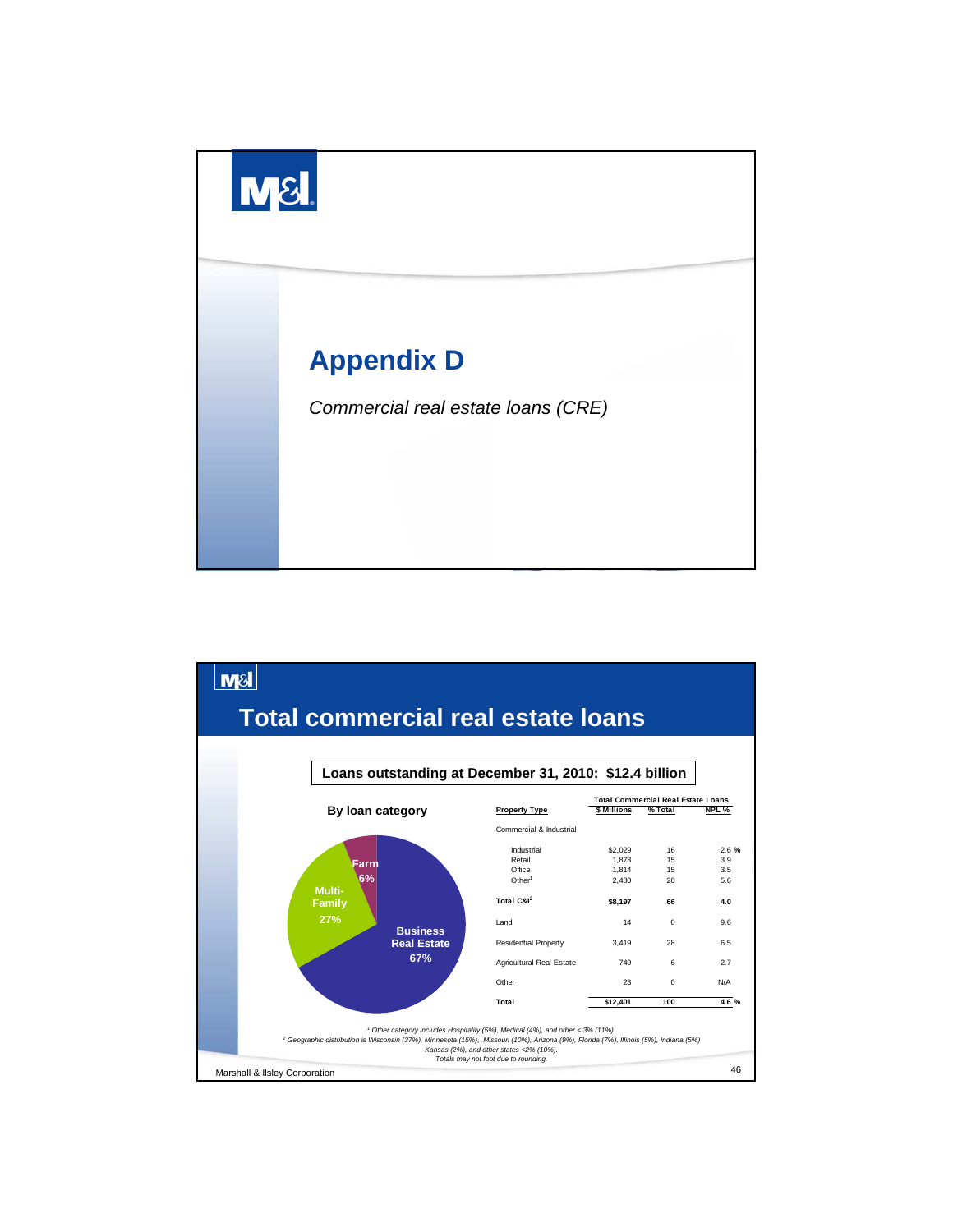

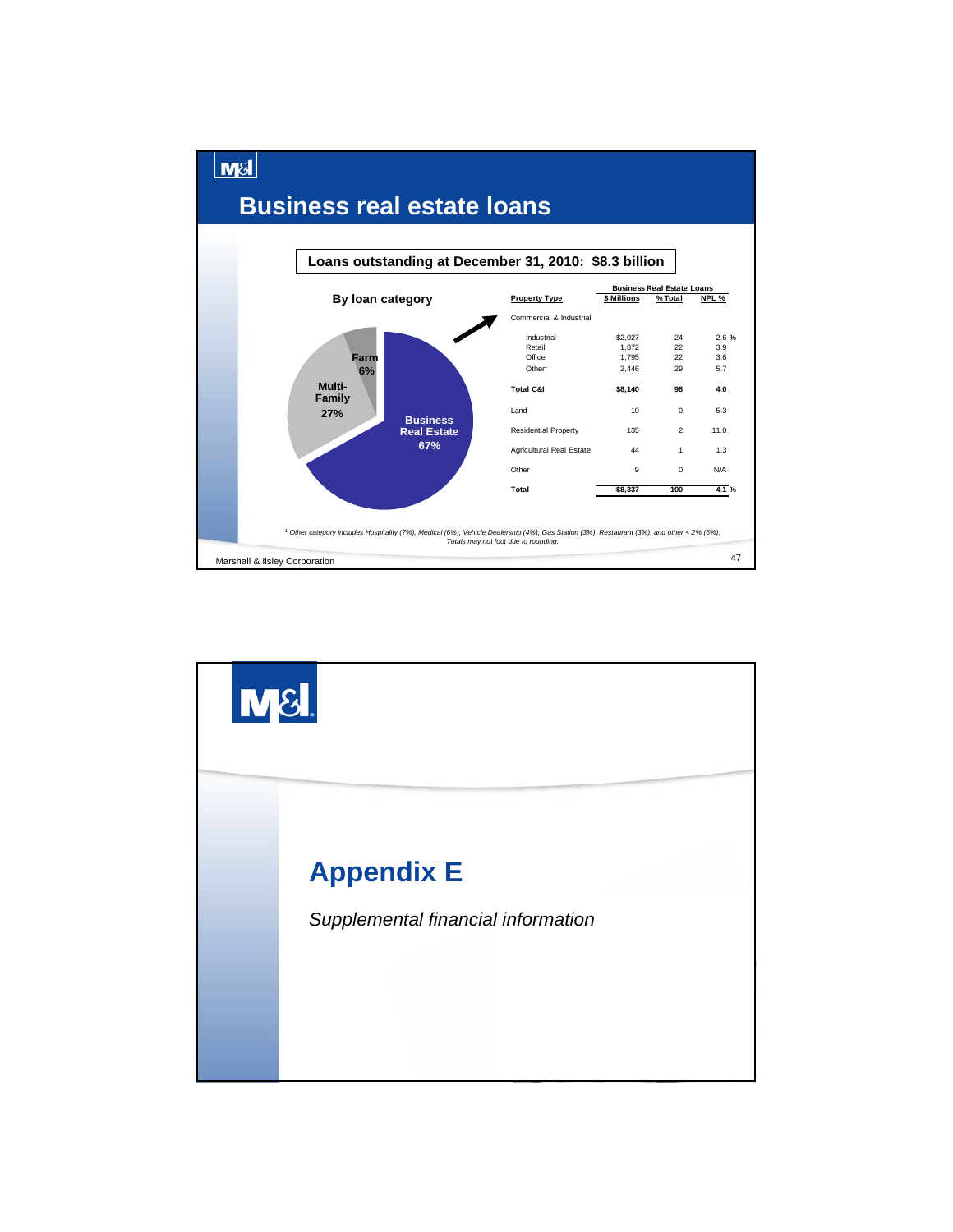#### **Loan portfolio statistics**

 $\boxed{\text{MSI}}$ 

| <b>Total Loans</b>                                                                          | 4Q08     | 1Q09     | <b>2Q09</b> | 3Q09     | 4Q09     | 1Q10     | <b>2Q10</b> | 3Q10              | 4Q10     |
|---------------------------------------------------------------------------------------------|----------|----------|-------------|----------|----------|----------|-------------|-------------------|----------|
| Period-end loans (\$ millions)                                                              | 49.984.5 | 49.244.7 | 48.183.1    | 46.106.3 | 44.217.6 | 42.648.8 | 41.317.5    | 39,723.1          | 36.999.4 |
| % Total loans                                                                               | 100.0%   | 100.0%   | 100.0%      | 100.0%   | 100.0%   | 100.0%   | 100.0%      | 100.0%            | 100.0%   |
| 30-89 day delinquency (\$ millions) <sup>1</sup>                                            | 891.2    | 1.477.0  | 890.3       | 666.1    | 539.1    | 533.6    | 457.3       | 507.2             | 431.4    |
| 30-89 day delinquency %                                                                     | 1.78%    | 3.00%    | 1.85%       | 1.44%    | 1.22%    | 1.25%    | 1.11%       | 1.28%             | 1.17%    |
| Nonaccrual loans (\$ millions)                                                              | 1,527.0  | 2,074.6  | 2,416.1     | 2,250.1  | 2,044.8  | 1,953.8  | 1,801.4     | 1,597.6           | 1,567.7  |
| Nonaccrual loans %                                                                          | 3.05%    | 4.21%    | 5.01%       | 4.88%    | 4.62%    | 4.58%    | 4.36%       | 4.02%             | 4.24%    |
| Net charge-offs (\$ millions)                                                               | 679.8    | 328.0    | 603.3       | 532.7    | 572.3    | 423.4    | 438.3       | 560.3             | 429.7    |
| Net charge-offs % (gtr annualized)                                                          | 5.38%    | 2.67%    | 4.95%       | 4.48%    | 5.01%    | 3.94%    | 4.17%       | 5.47%             | 4.40%    |
| <b>Commercial Loans &amp; Leases</b>                                                        | 4Q08     | 1Q09     | <b>2Q09</b> | 3Q09     | 4Q09     | 1Q10     | 2Q10        | <b>3Q10</b>       | 4Q10     |
| Period-end loans (\$ millions)                                                              | 15.441.7 | 15,107.8 | 14,792.4    | 13,532.9 | 12,949.9 | 12,315.5 | 12,246.9    | 11.953.6 11.623.4 |          |
| % Total loans                                                                               | 30.9%    | 30.7%    | 30.7%       | 29.4%    | 29.3%    | 28.9%    | 29.6%       | 30.1%             | 31.4%    |
| 30-89 day delinguency (\$ millions) <sup>1</sup>                                            | 51.4     | 68.4     | 79.4        | 53.8     | 30.5     | 43.3     | 33.8        | 25.7              | 30.6     |
| 30-89 day delinquency %                                                                     | 0.33%    | 0.45%    | 0.54%       | 0.40%    | 0.24%    | 0.35%    | 0.28%       | 0.21%             | 0.26%    |
| Nonaccrual loans (\$ millions)                                                              | 168.5    | 336.4    | 431.7       | 411.1    | 350.5    | 252.7    | 246.0       | 232.0             | 190.3    |
| Nonaccrual loans %                                                                          | 1.09%    | 2.23%    | 2.92%       | 3.04%    | 2.71%    | 2.05%    | 2.01%       | 1.94%             | 1.64%    |
| Net charge-offs (\$ millions)                                                               | 93.9     | 60.7     | 66.8        | 205.5    | 86.0     | 134.1    | 49.3        | 56.3              | 70.9     |
| Net charge-offs % (qtr annualized) <sup>2</sup>                                             | 2.42%    | 1.63%    | 1.81%       | 6.02%    | 2.64%    | 4.42%    | 1.61%       | 1.87%             | 2.42%    |
| <sup>1</sup> Includes accruing loans only.<br><sup>2</sup> Ratio based on period-end loans. |          |          |             |          |          |          |             |                   |          |
| Marshall & Ilsley Corporation                                                               |          |          |             |          |          |          |             |                   | 49       |

## $\boxed{\text{M8}}$ **Loan portfolio statistics**

| 4Q08                                                                         | 1Q09                                                | 2Q09          | 3Q09          | 4Q09          | 1Q10          | 2010          | <b>3Q10</b>                      | 4Q10                                              |
|------------------------------------------------------------------------------|-----------------------------------------------------|---------------|---------------|---------------|---------------|---------------|----------------------------------|---------------------------------------------------|
| 12.541.5                                                                     | 12.998.9                                            | 13.938.3      | 13.884.3      | 13.645.9      |               | 13.310.5      | 13.057.2                         | 12.401.3                                          |
| 25.1%                                                                        | 26.4%                                               | 28.9%         | 30.1%         | 30.9%         | 31.7%         | 32.2%         | 32.9%                            | 33.5%                                             |
| 104.7                                                                        | 482.2                                               | 231.2         | 111.4         | 94.0          | 116.2         | 76.8          | 99.1                             | 70.0                                              |
| 0.83%                                                                        | 3.71%                                               | 1.66%         | 0.80%         | 0.69%         | 0.86%         | 0.58%         | 0.76%                            | 0.56%                                             |
| 178.3                                                                        | 286.6                                               | 559.2         | 509.6         | 584.9         | 657.1         | 655.7         | 482.9                            | 572.8                                             |
| 1.42%                                                                        | 2.20%                                               | 4.01%         | 3.67%         | 4.29%         | 4.86%         | 4.93%         | 3.70%                            | 4.62%                                             |
| 72.1                                                                         | 34.0                                                | 55.3          | 69.6          | 78.4          | 53.4          | 98.8          | 284.8                            | 141.2                                             |
| 2.29%                                                                        | 1.06%                                               | 1.59%         | 1.99%         | 2.28%         | 1.60%         | 2.98%         | 8.65%                            | 4.52%                                             |
| 5.733.9                                                                      | 5.711.0                                             | 5.464.6       | 5.135.2       | 4.968.9       | 4.823.8       | 4.625.0       | 4.578.8                          | 4.341.3                                           |
|                                                                              |                                                     |               |               |               |               |               |                                  | 4Q10                                              |
|                                                                              |                                                     |               |               |               |               |               |                                  | 11.7%                                             |
|                                                                              |                                                     |               |               | 188.0         |               |               |                                  |                                                   |
|                                                                              |                                                     |               |               |               |               |               |                                  |                                                   |
| 229.7                                                                        | 250.9                                               | 194.6         | 178.2         |               | 159.9         | 172.0         | 191.6                            |                                                   |
| 4.01%                                                                        | 4.39%                                               | 3.56%         | 3.47%         | 3.78%         | 3.31%         | 3.72%         | 4.19%                            |                                                   |
| 221.8                                                                        | 291.9                                               | 285.7         | 236.8         | 206.1         | 269.6         | 252.3         | 261.1                            |                                                   |
| 3.87%                                                                        | 5.11%                                               | 5.23%         | 4.61%         | 4.15%         | 5.59%         | 5.45%         | 5.70%                            |                                                   |
| 18.9                                                                         | 27.8                                                | 204.5         | 47.2          | 75.3          | 32.4          | 39.0          | 49.8                             |                                                   |
| 1.31%<br><sup>1</sup> Does not include commercial land & construction loans. | 1.97%<br><sup>3</sup> Includes accruing loans only. | 15.01%        | 3.65%         | 6.01%         | 2.73%         | 3.38%         | 4.32%                            | 164.1<br>3.78%<br>273.8<br>6.31%<br>46.5<br>4.25% |
|                                                                              | 4Q08<br>11.5%                                       | 1Q09<br>11.6% | 2Q09<br>11.3% | 3Q09<br>11.1% | 4Q09<br>11.2% | 1Q10<br>11.3% | 13,532.0<br><b>2Q10</b><br>11.2% | 3Q10<br>11.5%                                     |

Marshall & Ilsley Corporation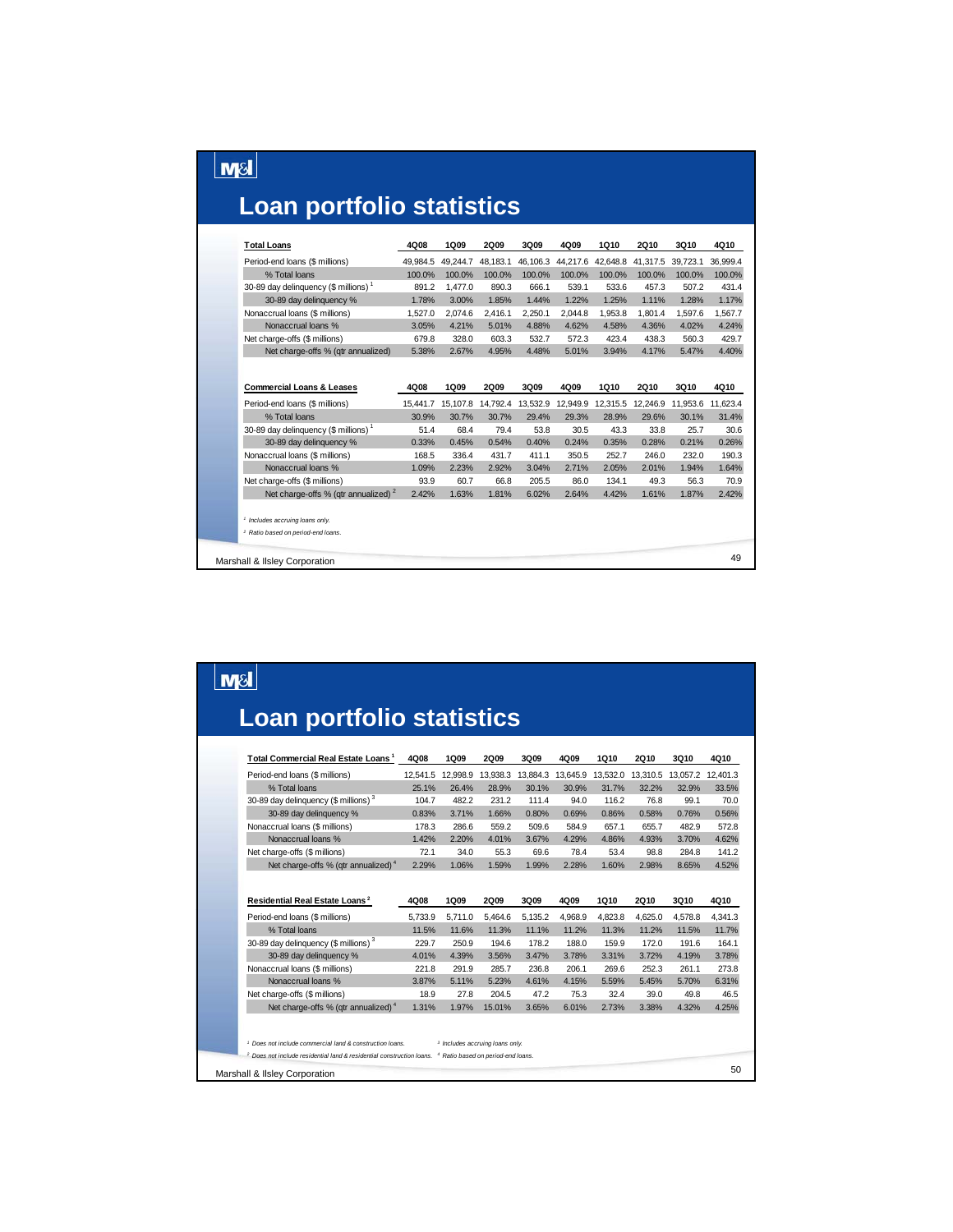# **Loan portfolio statistics**

 $\boxed{\text{MSI}}$ 

 $\boxed{\text{M8}}$ 

| <b>Total Construction and</b>                               |         |                                               |             |         |         |         |             |         |         |
|-------------------------------------------------------------|---------|-----------------------------------------------|-------------|---------|---------|---------|-------------|---------|---------|
| Development Loans <sup>1</sup>                              | 4Q08    | 1Q09                                          | 2Q09        | 3Q09    | 4Q09    | 1Q10    | 2Q10        | 3Q10    | 4Q10    |
| Period-end loans (\$ millions)                              | 9,043.3 | 8,251.4                                       | 6,829.3     | 6,314.2 | 5,538.9 | 5,105.6 | 4,418.5     | 3,616.9 | 3.201.7 |
| % Total loans                                               | 18.1%   | 16.8%                                         | 14.2%       | 13.7%   | 12.5%   | 12.0%   | 10.7%       | 9.1%    | 8.7%    |
| 30-89 day delinquency (\$ millions) <sup>2</sup>            | 402.9   | 578.1                                         | 289.8       | 222.1   | 136.7   | 135.0   | 81.6        | 95.4    | 83.3    |
| 30-89 day delinquency %                                     | 4.46%   | 7.01%                                         | 4.24%       | 3.52%   | 2.47%   | 2.64%   | 1.85%       | 2.64%   | 2.60%   |
| Nonaccrual loans (\$ millions)                              | 882.0   | 1,070.6                                       | 1,043.4     | 984.5   | 807.5   | 681.5   | 561.0       | 528.6   | 435.8   |
| Nonaccrual loans %                                          | 9.75%   | 12.97%                                        | 15.28%      | 15.59%  | 14.58%  | 13.35%  | 12.70%      | 14.61%  | 13.61%  |
| Net charge-offs (\$ millions)                               | 461.7   | 176.4                                         | 235.3       | 171.5   | 270.3   | 159.7   | 207.5       | 132.6   | 123.7   |
| Net charge-offs % (gtr annualized) 3                        | 20.31%  | 8.67%                                         | 13.82%      | 10.77%  | 19.36%  | 12.68%  | 18.84%      | 14.54%  | 15.33%  |
|                                                             |         |                                               |             |         |         |         |             |         |         |
| Home Equity Loans & Lines                                   | 4Q08    | 1Q09                                          | <b>2Q09</b> | 3Q09    | 4Q09    | 1Q10    | <b>2Q10</b> | 3Q10    | 4Q10    |
| Period-end loans (\$ millions)                              | 5,082.0 | 5,025.1                                       | 4.911.5     | 4,812.6 | 4,714.6 | 4,590.1 | 4,487.4     | 4.366.7 | 4,212.8 |
| % Total loans                                               | 10.2%   | 10.2%                                         | 10.2%       | 10.4%   | 10.7%   | 10.8%   | 10.9%       | 11.0%   | 11.4%   |
| 30-89 day delinquency (\$ millions) <sup>2</sup>            | 92.0    | 81.9                                          | 86.3        | 85.3    | 70.5    | 67.3    | 83.1        | 84.9    | 76.7    |
| 30-89 day delinquency %                                     | 1.81%   | 1.63%                                         | 1.76%       | 1.77%   | 1.50%   | 1.47%   | 1.85%       | 1.94%   | 1.82%   |
| Nonaccrual loans (\$ millions)                              | 67.3    | 83.5                                          | 86.4        | 94.5    | 84.9    | 80.0    | 77.0        | 84.5    | 88.2    |
| Nonaccrual loans %                                          | 1.32%   | 1.66%                                         | 1.76%       | 1.96%   | 1.80%   | 1.74%   | 1.72%       | 1.93%   | 2.09%   |
| Net charge-offs (\$ millions)                               | 20.4    | 19.4                                          | 33.4        | 29.2    | 34.6    | 34.1    | 30.3        | 27.9    | 36.4    |
| Net charge-offs % (qtr annualized) <sup>3</sup>             | 1.59%   | 1.56%                                         | 2.73%       | 2.40%   | 2.91%   | 3.02%   | 2.71%       | 2.54%   | 3.43%   |
|                                                             |         |                                               |             |         |         |         |             |         |         |
|                                                             |         |                                               |             |         |         |         |             |         |         |
| <sup>1</sup> Includes commercial land & construction loans. |         | <sup>3</sup> Ratio based on period-end loans. |             |         |         |         |             |         |         |
| <sup>2</sup> Includes accruing loans only.                  |         |                                               |             |         |         |         |             |         | 51      |
| Marshall & Ilsley Corporation                               |         |                                               |             |         |         |         |             |         |         |

#### **Adjusted reserve coverage calculation**

| Reconciliation - Period End Balances Millions \$                                                                                      |         |         |         | 2010    |         |         |         |         | 2009        |         |
|---------------------------------------------------------------------------------------------------------------------------------------|---------|---------|---------|---------|---------|---------|---------|---------|-------------|---------|
| Coverage Ratio Components                                                                                                             | 4th Qtr | % Total | 3rd Qtr | % Total | 2nd Qtr | % Total | 1st Qtr | % Total | 4th Qtr     | % Total |
| Reserve for Loans & Lease Losses                                                                                                      | \$1,388 | 100%    | \$1,388 | 100%    | \$1,517 | 100%    | \$1,515 | 100%    | \$1,481     | 100%    |
| Less Reserve for Specifically Analyzed Nonperforming Loans (1)                                                                        | 86      | 6%      | 155     | 11%     | 234     | 15%     | 228     | 15%     | 262         | 18%     |
| Less Reserve for Renegotiated Loans                                                                                                   | 75      | 5%      | 90      | 6%      | 133     | 9%      | 132     | 9%      | 121         | 8%      |
| Adjusted Reserve for Loans & Lease Losses                                                                                             | \$1,227 | 88%     | \$1,143 | 82%     | \$1,150 | 76%     | \$1,155 | 76%     | \$1,098     | 74%     |
| Total Nonperforming Loans & Leases                                                                                                    | \$1,568 | 100%    | \$1,598 | 100%    | S1.801  | 100%    | S1.954  | 100%    | \$2,045     | 100%    |
| Less Specifically Analyzed Nonperforming Loans                                                                                        | 1.039   | 66%     | 1.064   | 67%     | 1.235   | 69%     | 1.321   | 68%     | 1.417       | 69%     |
| Adjusted Total Nonperforming Loans & Leases                                                                                           | \$529   | 34%     | S534    | 33%     | \$566   | 31%     | S633    | 32%     | <b>S628</b> | 31%     |
| Coverage Ratio<br>Reserve for Loans & Lease Losses /                                                                                  |         |         |         |         |         |         |         |         |             |         |
| Total Nonperforming Loans & Leases (Excluding Held for Sale)                                                                          | 90%     |         | 89%     |         | 88%     |         | 80%     |         | 75%         |         |
| Adjusted Reserve for Loans & Lease Losses / Adjusted Total<br>Nonperforming Loans & Leases (Including Held for Sale)                  | 232%    |         | 214%    |         | 203%    |         | 182%    |         | 175%        |         |
| (1) In addition, partial charge-offs have been taken against the specifically analyzed loans.<br>Totals may not foot due to rounding. |         |         |         |         |         |         |         |         |             |         |
|                                                                                                                                       |         |         |         |         |         |         |         |         |             |         |
|                                                                                                                                       |         |         |         |         |         |         |         |         |             |         |
|                                                                                                                                       |         |         |         |         |         |         |         |         |             |         |